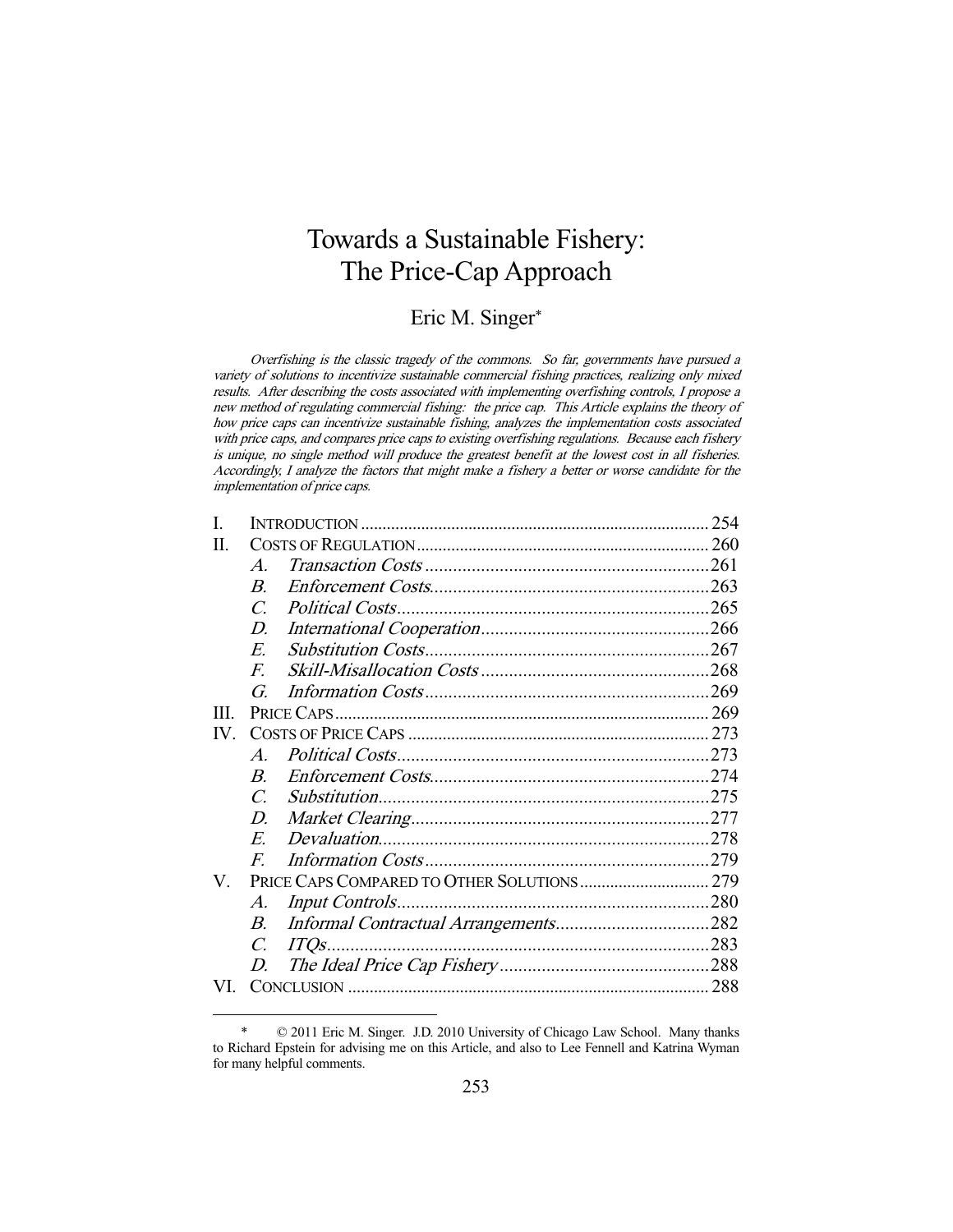#### I. INTRODUCTION

-

 Overfishing, the practice of catching more of a species of fish than its population can replace through reproduction, is a problem that has not gone unnoticed. Fishermen feel the impact of overfishing in the forms of diminished wages, costly regulations, and, in extreme cases such as the moratorium on Northern cod fishing, the disappearance of their entire livelihood.<sup>1</sup> Skilled cod fishermen once profited from what was thought to be an infinite supply of the popular fish; $\hat{i}$  they now work odd jobs,  $catch$  the noxious, slime-secreting Atlantic hagfish, $3$  or idly collect government aid, all while waiting for the resurrection of the cod population, an event that may never come to fruition.<sup>4</sup> Consumers feel the impact of overfishing through higher prices and, in many cases, the unavailability of preferred fish.<sup>5</sup> Politicians responding to the interests of fishermen, in addition to those of environmentalists and endangered species advocates, continue to spend the public dollar in pursuit of an effective and politically feasible solution.

 Overfishing has attracted significant scholarly interest. In the law and economics literature, it is the classic tragedy of the commons.<sup>6</sup> An unregulated fishery is an open-access commons where any fisherman can catch as many fish as he chooses. Because a fisherman realizes only his own costs, he will catch fish until the marginal benefit (the market

<sup>1.</sup> D.H. Steele et al., The Managed Commercial Annihilation of Northern Cod, 8 NFLD. STUD. 34, 35 (1992).

 <sup>2.</sup> See H. Scott Gordon, The Economic Theory of a Common Property Resource: The Fishery, 62 J. POL. ECON. 124, 125-26 (1954).

 <sup>3.</sup> Often called the most disgusting creature in the sea, the hagfish is a far cry from the noble cod. It is, however, commercially viable. Its skin is used to make products such as wallets that are marketed as eel skin, and its flesh is consumed in Korea. The unsurprising consequence of its commercial demand combined with low reproduction rates is that it, too, is being fished beyond sustainable levels. See Lee Jean, Hagfish Aren't So Horrible After All, 5 J. YOUNG INVESTIGATORS (Apr. 1, 2002), http://www.jyi.org/volumes/volume5/issue7/features/lee.html.

 <sup>4.</sup> BILL BRYSON, A SHORT HISTORY OF NEARLY EVERYTHING 285 (2003); MARK KURLANSKY,COD: A BIOGRAPHY OF THE FISH THAT CHANGED THE WORLD 231-32 (1998).

 <sup>5.</sup> Tasty species such as cod and bluefin tuna, once common on restaurant menus, have all but disappeared, replaced with farm-raised fish such as tilapia, species such as mahi mahi that were once thrown away when caught, or in the more troubling case of grouper, substituted with various species such as basa, a Vietnamese farm-raised catfish, that are labeled and sold as real grouper. Covert substitution is also common with cod, which even when sold as cod, is more likely to be a variety of haddock or pollock. See BRYSON, supra note 4, at 285; KURLANSKY, supra note 4, at 223.

 <sup>6.</sup> See Shi-Ling Hsu, What Is a Tragedy of the Commons? Overfishing and the Campaign Spending Problem, 69 ALA. L. REV. 75, 76, 100-01 (2005) (describing overfishing as "the classic environmental commons problem"); see also Jonathan Adler, Conservation Through Collusion: Antitrust as an Obstacle to Marine Resource Conservation, 61 WASH. & LEE L. REV. 3, 10 (2004) ("Ocean fisheries represent the archetypal commons problem.").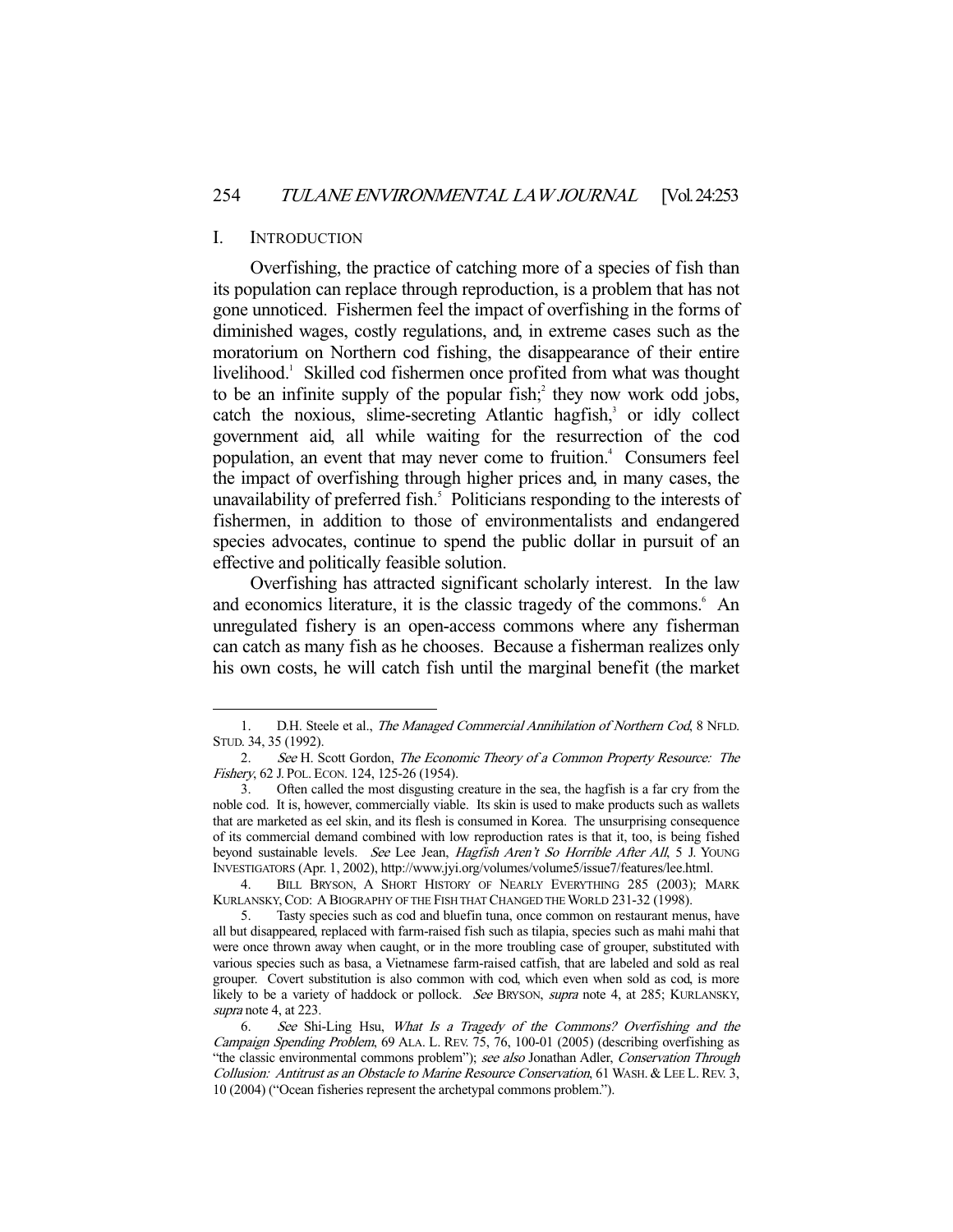price if he is fishing commercially) equals the marginal cost of production. As more fish are caught, the fisherman's catch will be limited by the falling market price and the increasing marginal cost of production as the population declines.<sup>7</sup> If the reproductive capabilities of fish were robust enough to keep up with the market equilibrium level of production, there would always be enough fish to meet consumer demand, and overfishing would not be a concern. During the early years of commercial fishing, this was the case. The fish population was high, the human population—and thus the demand for fish—was low, and due to the limitations of fishing technology, the cost of production was high enough to limit yields to sustainable levels. As a result, fish were able to reproduce fast enough to keep up with the numbers being caught, and their supply was, given the lack of any perceived supply problems, not unreasonably thought of as infinite. $\delta$  In time, however, the market equilibrium yield began to increase, a consequence of an increase in the human population and, with the introduction of more advanced fishing technology, a decrease in the cost of production.<sup>9</sup> Once the equilibrium yield reaches a point where the reproductive capacity of the fish stock cannot keep up, the effects of overfishing begin to appear.<sup>10</sup> As stock size decreases, so too does the size of each individual fish caught, representing the inability of fish to live long enough to reach their full size before being caught. Bluefin tuna, for example, used to be caught at sizes exceeding 1500 pounds, yet the typical size landed today is less than 200 pounds.<sup>11</sup> Lobster and cod can both live for over seventy years and reach massive proportions, but as their population decreases, so too does their average age and size.<sup>12</sup> Effects of overfishing on the fish stock can be drastic and sudden, materializing with significant increases in the marginal cost of production and decreases in fish size over shockingly

 <sup>7.</sup> See Gordon, supra note 2, at 129-30. Increasing marginal cost is crucial to the analysis. It can be explained with a hypothetical involving one fisherman and a given supply of fish. If there are fish everywhere, the fishermen needs only lower a net into the water to produce the number of fish required. Indeed, this may not be far from the state of the early Atlantic cod fishery. Early European travelers to the Nova Scotia coast claimed that baskets lowered from the sides of ships would be filled with cod when raised. If the population is smaller, however, the fisherman incurs search costs to find schools of cod. As the population decreases further, he must invest in larger nets, longer hours, and so forth.

<sup>8.</sup> See BRYSON, *supra* note 4, at 284.<br>9. See Gordon. *supra* note 2, at 129-

See Gordon, supra note 2, at 129-30.

<sup>10.</sup> See Hsu, *supra* note 6, at 101-04.

<sup>11.</sup> Mediterranean Bluefin Tuna Stocks Collapsing Now as Fishing Season Opens, WORLD WILDLIFE FOUND. (Apr. 14, 2009), http://wwwf.panola.org/?162001/Mediterraneanbluefin-tuna-stocks-collapsing-now-as-fishing-season-opens.

<sup>12.</sup> See BRYSON, *supra* note 4, at 285.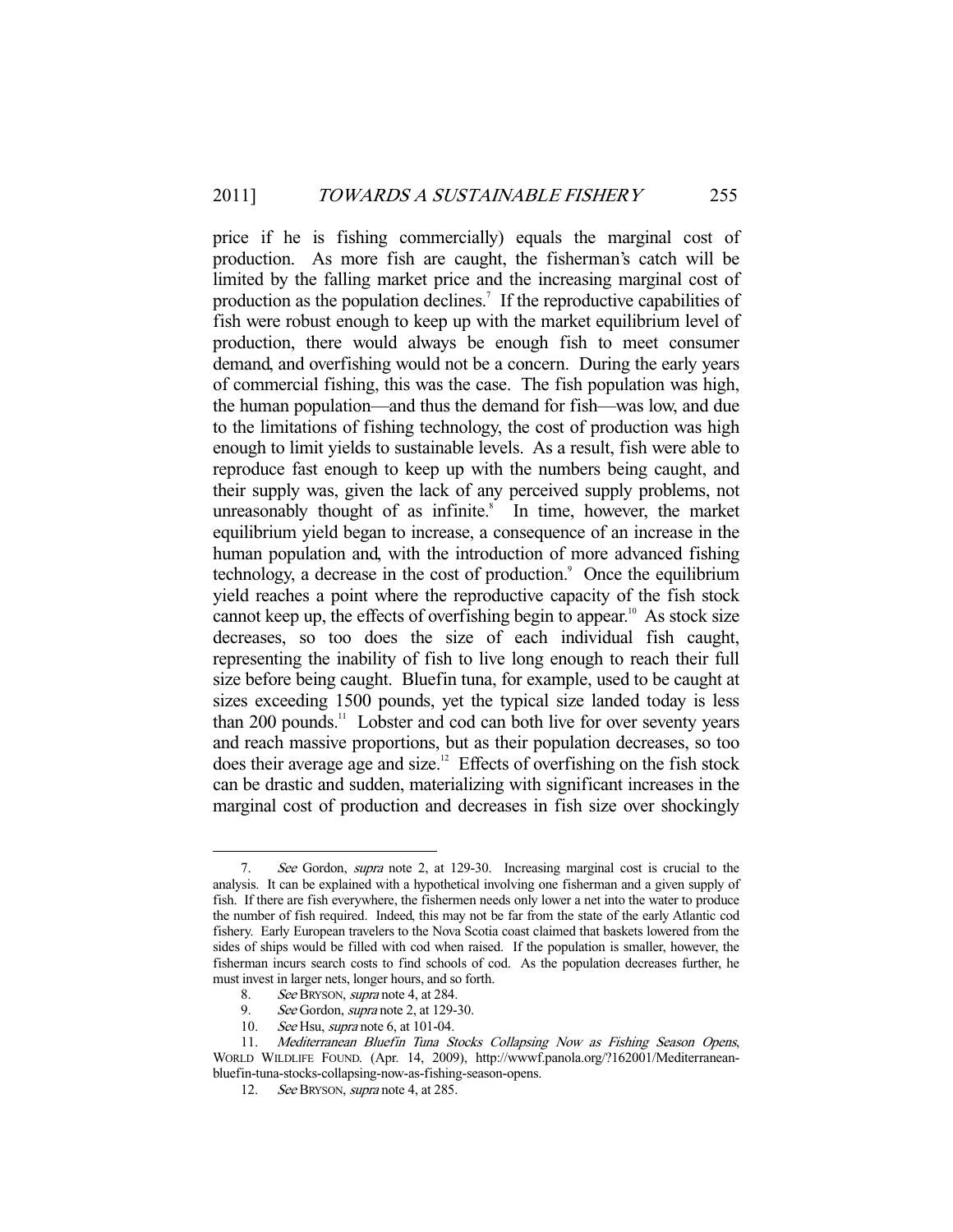short periods of time.<sup>13</sup> When the age of landed fish is lower than the age at which they reproduce, as was ultimately the case with the Atlantic cod, the population collapses to the point of commercial extinction.<sup>14</sup> All this can be explained in ordinary tragedy-of-the-commons terms: overfishing results from fishermen creating externalities by reducing the total supply of fish and internalizing only their own costs.<sup>15</sup> As a result, fishermen catch fish beyond the optimal level.

 The economic consequences of overfishing include overcapitalization by fishermen and the resulting dissipation of rents. As fish become scarcer, both the cost of production and the market price increase.<sup>16</sup> Because fishermen will catch fish until the cost of production equals the market price, they will always invest more into production until the market equilibrium is reached. As a result, no rents are available. If fishermen could agree or be made to limit production to sustainable levels, the cost of production for a given yield would be lower than in the unregulated commons. Fishermen would thus be able to extract rents from the fishery, representing the difference between the market price, which is higher due to the reduced supply, and the cost of production, which is lower due to the increased fish population. These economic losses due to dissipated rents are immense; some studies calculate them to exceed fifty billion dollars per year.<sup>17</sup> Solutions to overfishing seek to limit the yield, the total number of fish caught, to sustainable levels. Although such a solution would benefit fishermen as a whole, the incentives to violate any agreement or restriction are great.<sup>18</sup> Each individual fisherman would still profit from catching fish until his cost of production equals the market price, and the implementation of any solution is therefore difficult and highly dependent on incentives to comply.

 Overfishing also leads to many severe biological consequences, the economic value of which, although hard to quantify in monetary terms,

<sup>13.</sup> See Hsu, supra note 6, at 100-03. From 1910 until 1913, the average size of landed halibut dropped from 271 pounds to 129 pounds, a decrease of over fifty percent. By 1930, the average size of landed halibut was only 35 pounds, a decrease of nearly ninety percent.

<sup>14.</sup> See BRYSON, supra note 4, at 285.

<sup>15.</sup> See Hsu, *supra* note 6, at 93-94.

 <sup>16.</sup> HANNES H. GISSURARSON, INST. OF ECON. AFFAIRS, OVERFISHING: THE ICELANDIC SOLUTION 15 (2000), *available at* http://www.iea.org.uk/publications/research/overfishing-theicelandic-solution. From 1945 to 1953, the cost of production in Icelandic fisheries rose 1200%, compared to a 300% increase in catch.

<sup>17.</sup> Ragnar Arnason, *Efficient Management of Ocean Fisheries*, 35 EUR. ECON. REV. 408, 409 (1991). As this estimate is in 1991 dollars, losses today (presuming a similar ineffectiveness of regulations) could potentially be double.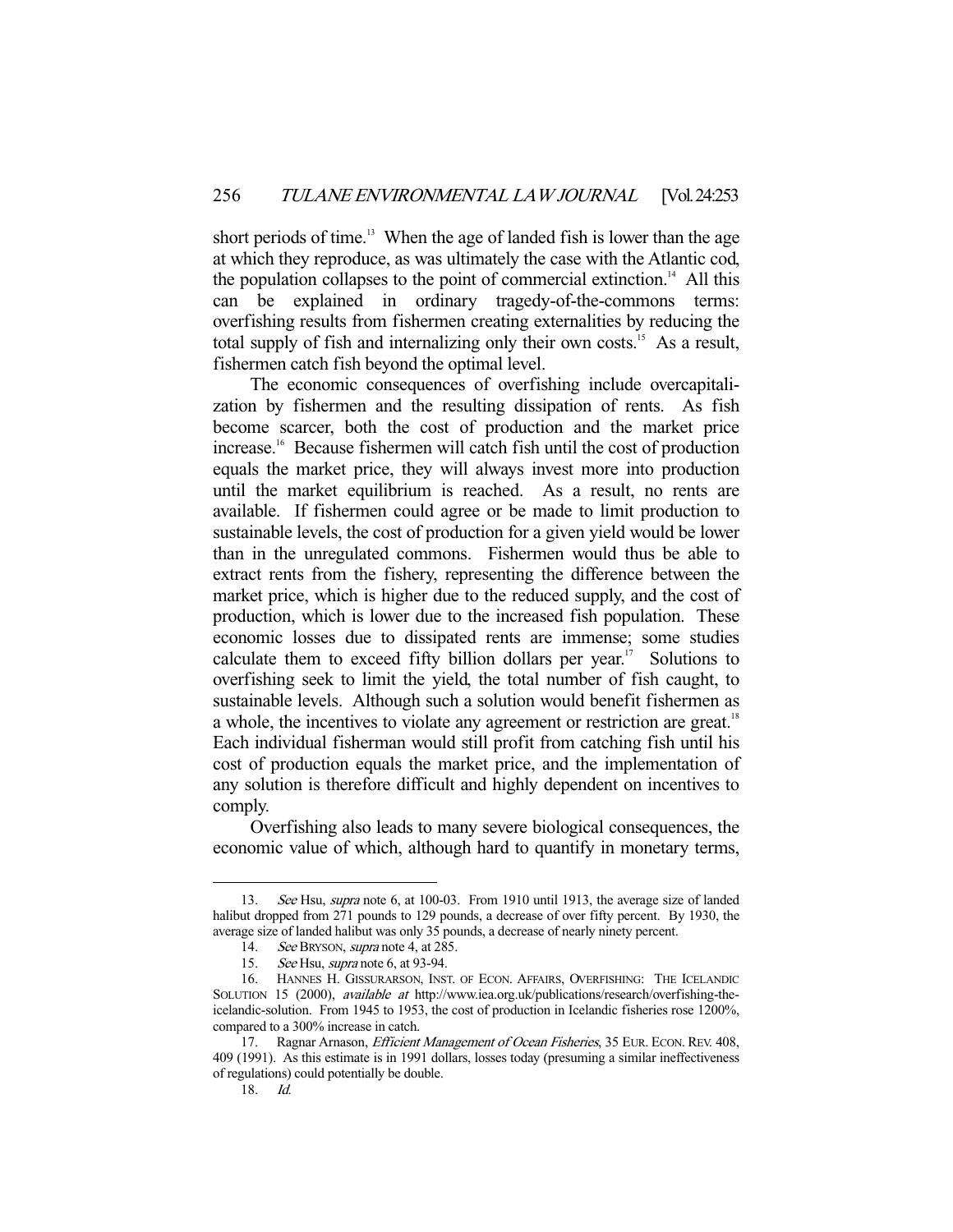increases the total societal loss. As species are connected through the food chain, there are significant cascading effects from overfishing. The elimination or reduction of a species of fish will result in a decrease in the population of the species that prey upon it and an increase in the population of the species it preys upon. Down the food chain, this may result in an elimination of smaller species, all the way down to the levels of individual nutrients or the plant species that help absorb carbon dioxide from the atmosphere. Many of these changes have been observed in the Atlantic and attributed to the collapse of the cod fishery.<sup>19</sup> The environmental impact of these changes in the food chain may be immense, yet, due to the complexity of ocean ecosystems, they are still not fully understood and cannot be accurately quantified.<sup>20</sup> However, some species of fish at risk of extinction are primarily responsible for consuming and keeping the population of organisms that cause human diseases, such as schistosomiasis, under control, and an increase in disease is a more concrete, calculable harm.<sup>21</sup> In many undeveloped parts of the world, such as Africa, the fish themselves are important sources of protein without an adequate substitute, and their elimination would result in a serious degradation of human health.<sup>22</sup> Although difficult to quantify, these biological consequences are real societal harms and demonstrate the seriousness of the overfishing problem.

 In theory, any of a variety of methods could be employed to resolve the overfishing problem. A solution needs only to ensure that the number of fish caught equals the number of fish that the stock has the reproductive capacity to replace, an amount referred to as the sustainable yield. Many approaches of varying complexity can theoretically achieve this result, and significant effort has been devoted over the past several decades to proposing and implementing numerous different solutions. These methods can be roughly divided into two categories: bottom-up approaches and top-down approaches. While both methods share similar elements, they are sufficiently distinct to merit separate descriptions.

 Bottom-up approaches are those designed and implemented by the fishermen themselves. These approaches are essentially contracts, formal or otherwise, amongst fishermen who agree to somehow limit

<sup>19.</sup> Marten Scheffer et al., Cascading Effects of Overfishing Marine Systems, 20 TRENDS IN ECOLOGY & EVOLUTION 579, 580 (2005).

<sup>20.</sup> *Id.* at 580-81.

<sup>21.</sup> James Owen, Overfishing Is Emptying World's Lakes, Rivers, Experts Warn, NAT'L GEOGRAPHIC NEWS (Dec. 1, 2005), http://news.nationalgeographic.com/news/2005/12/1201\_ 051201\_overfishing.html.

<sup>22.</sup> Nancy Knowlton, *Ocean Health and Human Health*, 112 ENVTL. HEALTH PERSP. A262 (2004).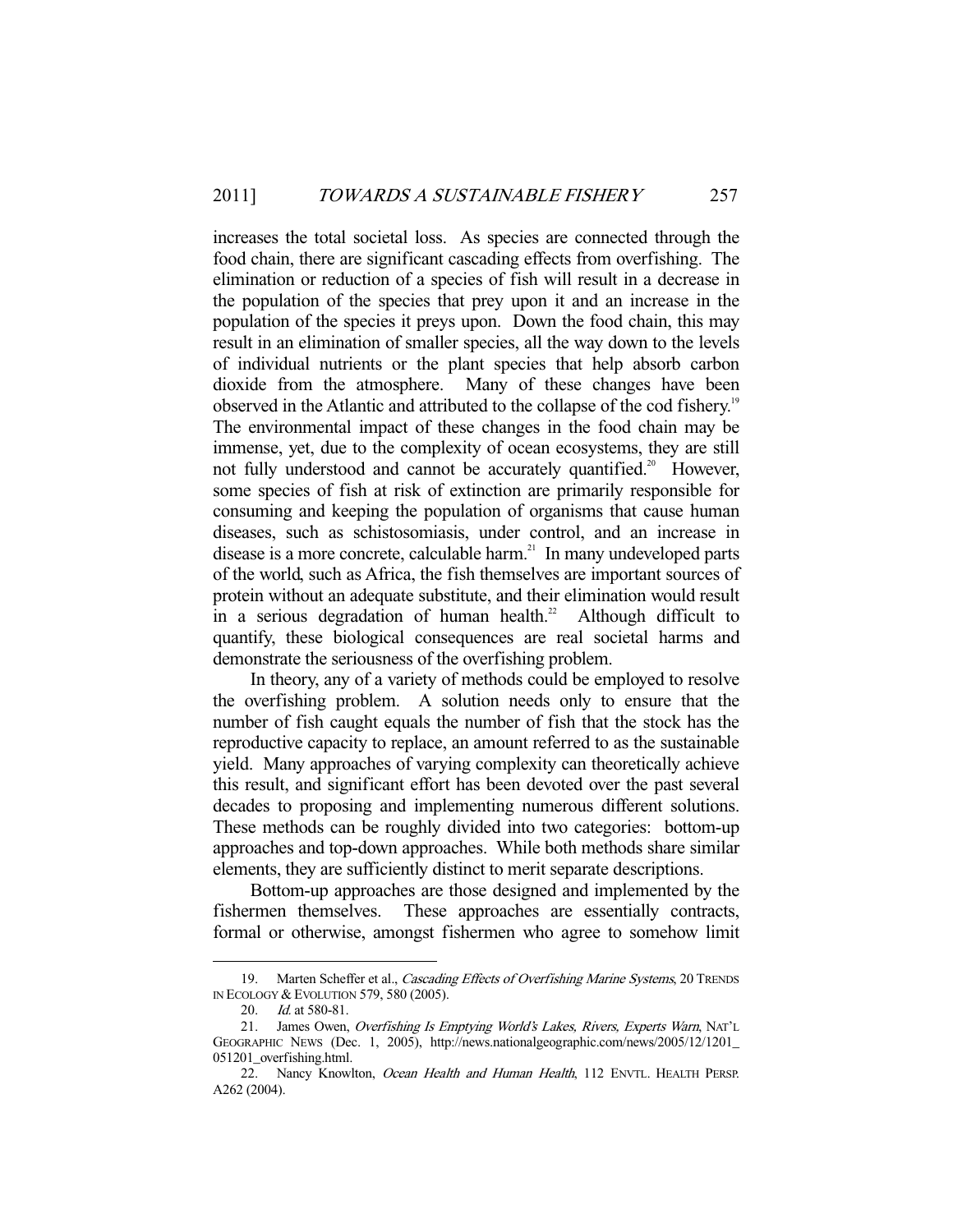their total catch. A classic example of such an informal approach is employed by the lobster fishermen of Maine. By destroying the traps of outsiders, the local fishermen limit access to the lobster fishery, transforming it from an open-access commons to a limited-access shared property claim.<sup>23</sup> In theory, this should result in more sustainable yields, as fewer lobstermen results in fewer lobsters caught.<sup>24</sup> Moreover, a finite number of fishermen also allows for the prevention of overcapitalization, as the fishermen can agree upon certain technologies and enforce against deviations. Controlling the number of fishermen and the technology employed results in an effective control on the number of fish caught. All bottom-up approaches similarly rely on limiting access to the fishery in order to prevent outsiders, who are not part of the agreement, from entering and catching additional fish. In addition to informal agreements, bottom-up approaches also include formal contracts, such as union agreements. Fishermen unions were common in the early twentieth century, and these formal agreements controlled access by forbidding member processing plants from processing fish caught by nonunion fishermen.<sup>25</sup> Yields were limited by imposing minimum weights or lengths on fish caught, thus ensuring that only mature adults were being caught, as well as by imposing total catch limits.<sup>26</sup> As long as the unions are able to enforce their agreements, these formal bottom-up approaches may also be effective at achieving sustainable yields. Legal enforceability remains significant hurdle for formal agreements, however. Antitrust laws have been used to shut down fishermen unions, and thus, formal agreements are not a likely legal option.<sup>27</sup>

 Top-down approaches involve the imposition of regulations, generally upon fishermen, that are enforced by the fishery manager, usually the government. The simplest top-down approach is an output control, or a limit on the total number of fish that fishermen are allowed to catch in a given period of time. The limit may be per boat, per fisherman, or per the entire fishery, and it may be for any period of time.<sup>28</sup> Regardless of the form of the limit, the purpose is to ensure a sustainable yield, and as long as the limit is enforceable, an output limit is

<sup>23.</sup> See James M. Acheson, The Lobster Fiefs: Economic and Ecological Effects of Territoriality in the Maine Lobster Industry, 3 HUM. ECOLOGY 183, 187 (1975).

<sup>24.</sup> *Id.* at 184.

<sup>25.</sup> See Adler, *supra* note 6, at 26-29.

<sup>26.</sup> See id.<br>27. Id. at 2

Id. at 29.

<sup>28.</sup> See GISSURARSON, supra note 16, at 14-15. For example, an output control may allow each fisherman to catch five fish per day, or allow each boat to catch twenty fish per day, or allow the entire fishery to catch 10,000 fish per year.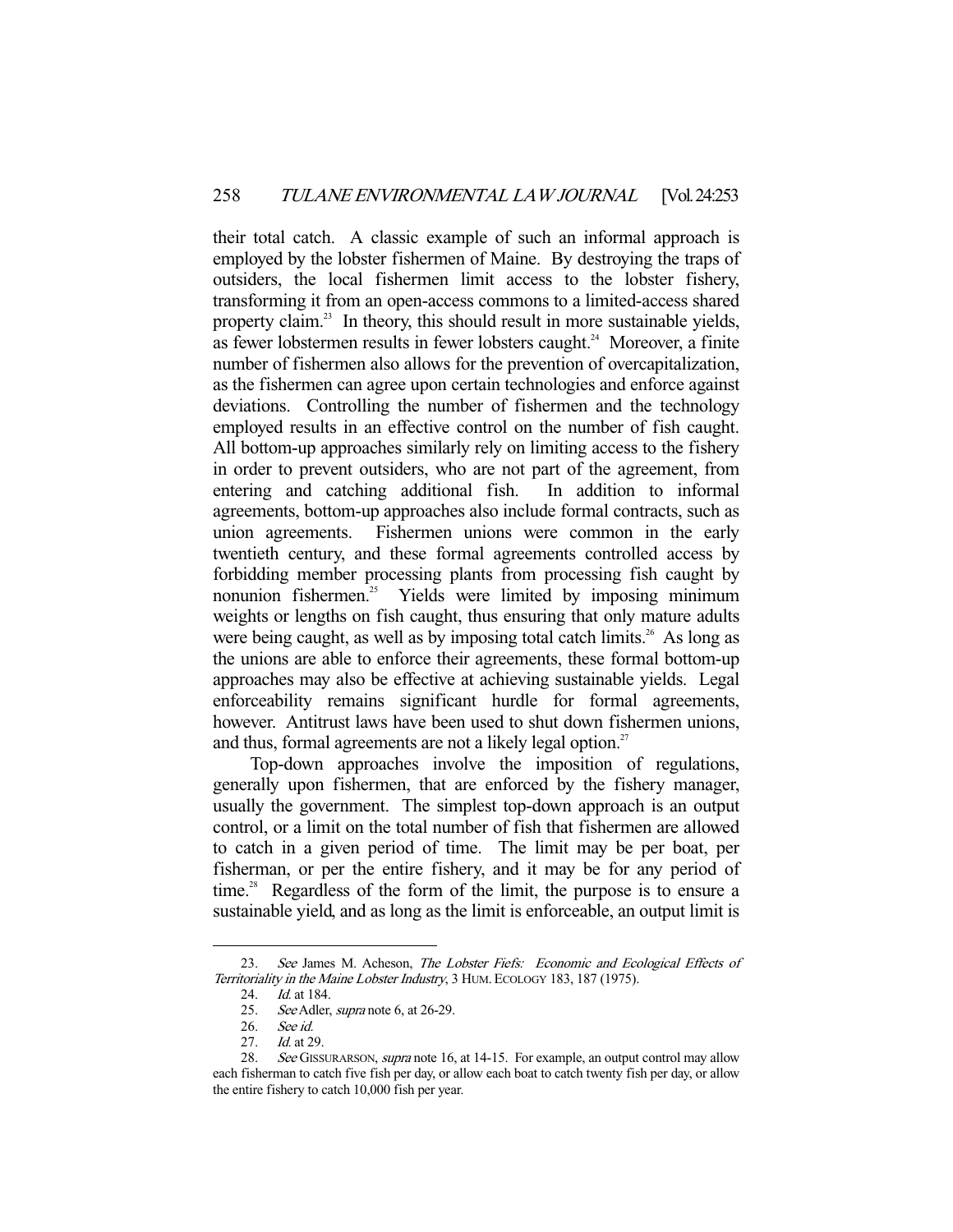the most direct solution. More common top-down approaches are input controls or limits on the effort fishermen put into catching fish. These include limiting the length of the fishing season<sup>29</sup> and limiting the technology and equipment used, such as the size of the nets or the type of vessel. $30^\circ$  Input controls work by raising the cost of production for fishermen, resulting in their reducing their total catch. The goal is to make the marginal cost of production equal the market price at a lower, sustainable yield. Another type of input control is to limit access to the fishery by issuing permits. This does not raise the cost of production for each fisherman, but rather reduces the catch by the reducing the number of active fishermen, just as is the case in bottom-up arrangements.

 A Pigovian tax, a tax equal to the cost of the externality that is not otherwise reflected in the price of the good, is another form of top-down approach.<sup>31</sup> These are taxes added to the sale price of fish, increasing their price and thus reducing consumer demand. The tax must be set at the level that will result in demand equaling the sustainable yield for a particular species of fish. As fishermen will not supply fish that they cannot sell, they will catch only the sustainable yield. Although a Pigovian tax on fish has yet to be implemented, $32$  if the tax is calculated and enforced properly, it will result in sustainable yields.

 The most recent top-down approach, and that which currently gets the most attention, is the creation of private property rights in the fishery, specifically the individual transferrable catch quota  $(ITO)$ <sup>33</sup>. The most basic property rights approach would be to grant private ownership of individual parcels of ocean. While establishing and finding boundaries may now be technologically feasible with the advent of satellite navigation, the fact that fish move makes the geographic property rights approach, which is well-suited for land, rather untenable at sea. The ITQ combines a permit to control access with an individual output control in

<sup>29.</sup> *Id.* at 14.

<sup>30.</sup> See Lee G. Anderson & Dwight R. Lee, Optimal Governing Instrument, Operation Level, and Enforcement in Natural Resource Regulation: The Case of the Fishery, 68 AM. J. AGRIC. ECON. 678, 687 (1986).

 <sup>31.</sup> Recent literature suggests that the ideal externality test might be lower than the Pigovian level. See, e.g., Ian W.H. Parry & Roberton C. Williams III, The Death of the Pigovian Tax: Comment, 80 LAND ECON. 575, 576 (2004). For purposes of this Article, the term Pigovian tax will be used to represent the ideal externality tax, whatever its appropriate level may be.

<sup>32.</sup> Ronald N. Johnson & Gary D. Libecap, Contracting Problems and Regulation: The Case of the Fishery, 72 AM. ECON. REV. 1005, 1015 (1982).

 <sup>33.</sup> See, e.g., A Rising Tide, ECONOMIST, Sept. 18, 2008, at 97, available at http://www. economist.com/node/12253181.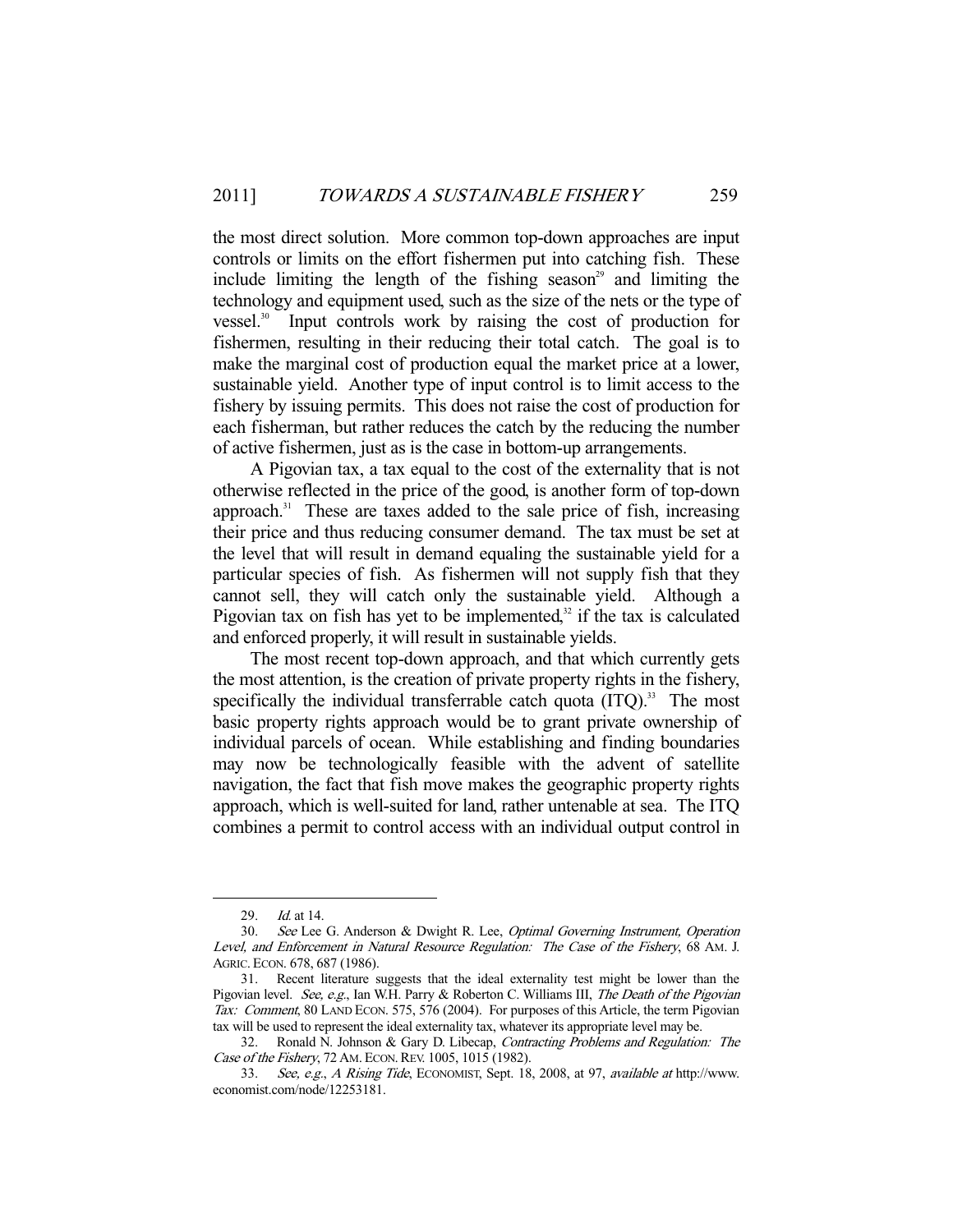the form of a seasonal catch limit.<sup>34</sup> This permit can be bought and sold in an open market, resulting in a property right to catch a certain number of fish. If yields are sustainable and the fish population is able to grow to a normal size, the cost of production will decrease, making each fish more valuable to the fisherman and increasing the value of the permit. This gives fishermen an incentive to obey their catch limit, because they can make money in the sale of their permit if the stock grows.<sup>35</sup> The ITQ system has been implemented in a number of fisheries, and studies indicate promising levels of success in many ITQ fisheries.<sup>36</sup>

 While each of the above approaches is based on a sound theory, implementation of any approach is accompanied by a plethora of problems. Once all relevant costs and problems are considered, it becomes abundantly clear that not only is no solution perfect, but also that no solution is better than all others in all situations. Because there is no first-best solution, efficient fisheries management relies on determining which of the many second-best solutions produces the most benefit at the least cost in the unique circumstances of each fishery.<sup>37</sup> With this in mind, I propose one additional arrow in the fishery manager's quiver: the price cap. As is the case with the above approaches, capping the market price of fish sold is based upon sound theory, and when the balance of the various costs is analyzed, it could be that, in certain fisheries, the price cap is the most efficient solution. Part II of this Article summarizes the various costs associated with implementing any overfishing regulation. In Part III, I introduce price caps as a method of controlling overfishing. Part IV explains the implementation costs of price caps and factors that will influence their magnitude in a particular fishery. Part V compares price caps to existing overfishing solutions, and Part VI concludes.

#### II. COSTS OF REGULATION

-

 For any given fishery, the most efficient solution to overfishing will be that which achieves sustainable yields at the lowest cost. This determination hinges on the fishery manager's ability to quantify the

<sup>34.</sup> R. Quentin Grafton et al., Private Property and Economic Efficiency: A Study of a Common-Pool Resource, 43 J. L. & ECON. 679, 682-83 (2000).

 <sup>35.</sup> See Arnason, supra note 17, at 411.

 <sup>36.</sup> See GISSURARSON, supra note 16, at 45-46; see also Grafton et al., supra note 34, at 689. But see Tom Tietenberg, The Tradable Permits Approach to Protecting the Commons: Lessons for Climate Change, 19 OXFORD REV. ECON. POL'Y 400, 405 (2003) (noting initial declines in stocks in twenty-four of thirty-seven studied ITQ fisheries).

 <sup>37.</sup> See Anthony T. Charles et al., The Economics of Illegal Fishing: A Behavioral Model, 14 MARINE RESOURCE ECON. 95, 107 (1999).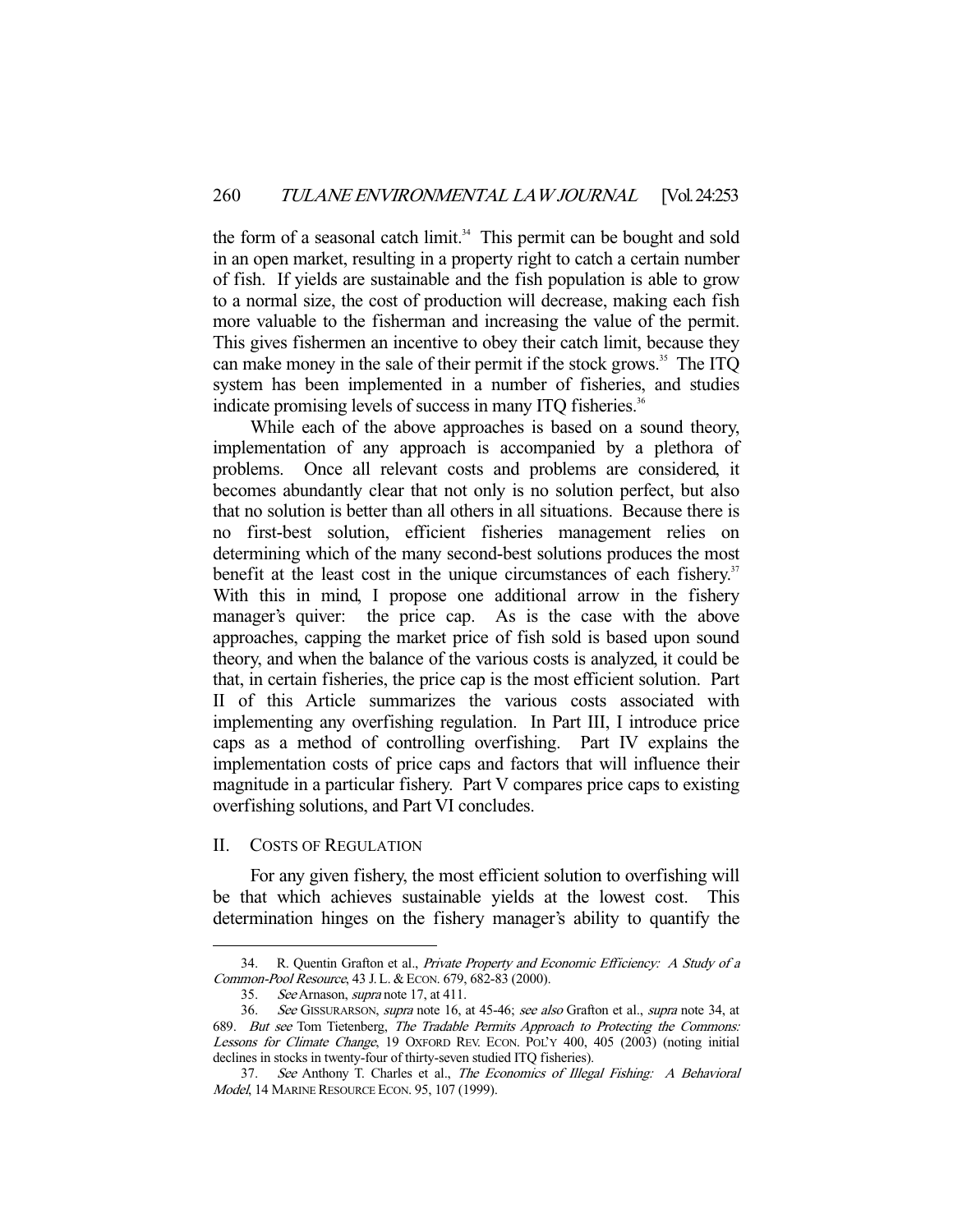total costs of each method. Because costs will vary greatly from one fishery to another, there can be no "one size fits all" calculation. An analysis of the potential drawbacks and benefits of a particular overfishing solution requires an understanding of the costs involved and how they might vary from fishery to fishery. These costs, although roughly divided into categories below, will often have overlapping effects that also must be accounted for in any determination of the most efficient approach in a particular fishery.

# A. Transaction Costs

 Transaction costs are most clearly a crucial factor in bottom-up approaches, but they must be accounted for in top-down regimes as well, particularly when a consensus amongst fishermen is required to achieve sufficient political support for a regulation. This is a clear issue in fisheries in which skill is particularly heterogeneous. Skill is the most important determinant of financial success, and those who benefit from the existing regime will generally be opposed to changing it, particularly when the new regime has distributional consequences.<sup>38</sup> In fisheries in which success varies greatly, fishermen will be less likely to come together and speak with a unified voice.<sup>39</sup> If skill could be easily quantified, such agreements could be made possible through side payments to the better fishermen to mute any distributional consequences. However, skill is not so easily observed and fishermen will have a strong incentive to overvalue their own ability to receive any benefits. A self-enhancement bias may be present as well,<sup>40</sup> perhaps ensuring that the ability ranking required for side payments will never be agreed upon. With divergent interests and an inability to produce believable information, any transaction that is necessary to mute the distributional consequences of a proposed regime will be very difficult to achieve.

 Transaction costs are also caused by cultural differences that are present in many fisheries. In fisheries with heterogeneous populations of fishermen, transactions costs may be created through fear or distrust of those from different backgrounds, or language or cultural differences can

 <sup>38.</sup> Johnson & Libecap, supra note 32, at 1011-13.

<sup>39.</sup> Id. Johnson and Libecap calculate the average weekly catch for good shrimp fishermen to range from 485 to 1098 pounds, whereas average fishermen range from 286 to 652 pounds, and poor fishermen range from 150 to 515 pounds. Good fishermen are thus nearly twice as successful as average fishermen and nearly three times as successful as poor fishermen.

<sup>40.</sup> See D. Walton, Examining the Self-Enhancement Bias: Professional Truck Drivers' Perceptions of Speed, Safety, Skill, and Consideration, 2 TRANSP.RES. PART F 91, 91-92 (1999).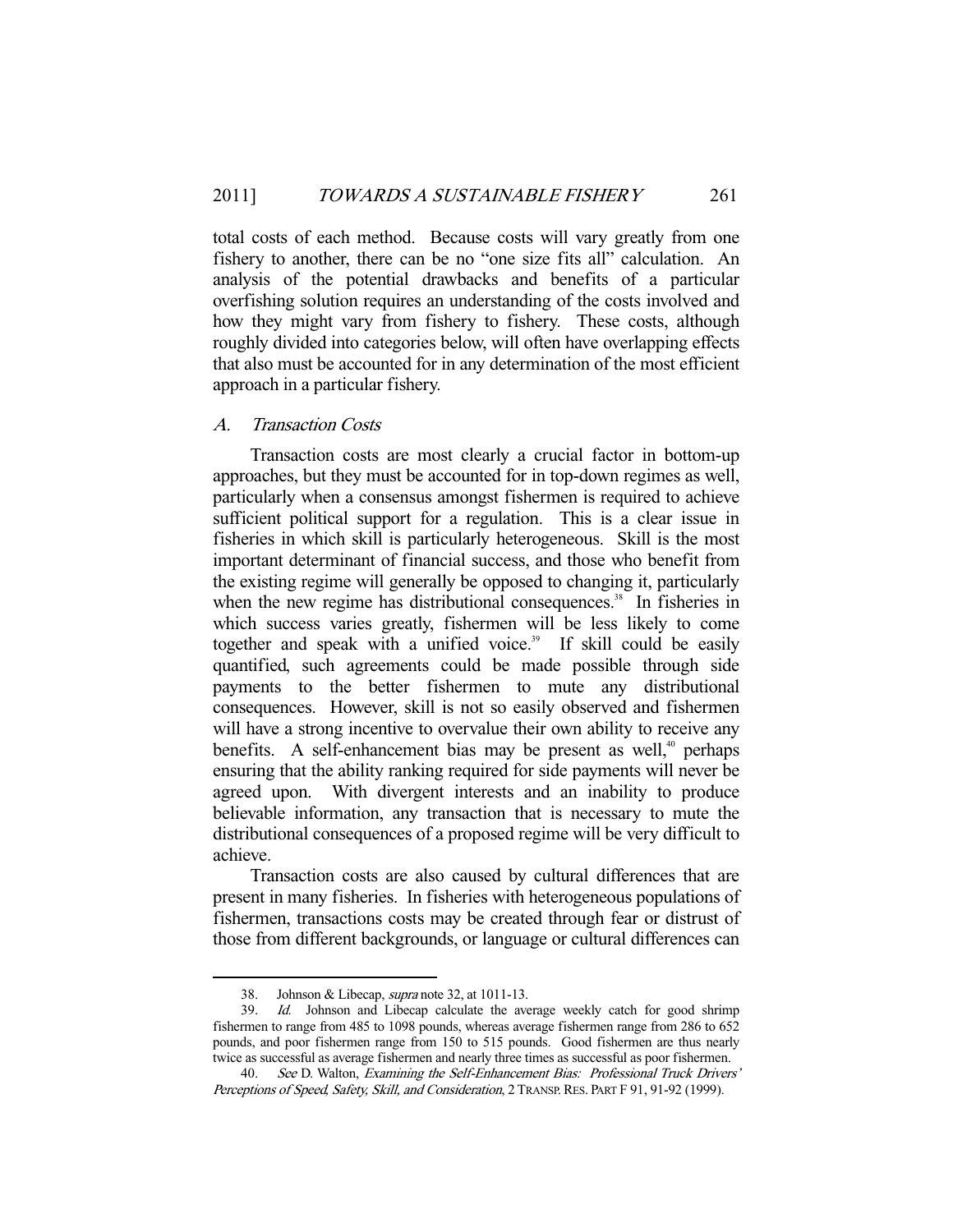make communication difficult independent of any prejudices. The Texas shrimp fishery in the Gulf of Mexico is an illustrative example of culturally based transaction costs that are formed both by prejudices and technical communications difficulties. In the mid-1970s, a large population of Vietnamese immigrated to the Gulf coast of Texas and entered the commercial fishery.<sup>41</sup> Although tensions between the established fishermen and the Vietnamese have eased with the passage of time, cultural and ethnic difficulties have fueled a number of disagreements.<sup>42</sup> For example, the Vietnamese used the practice of dragging large shrimp nets between two boats, a method that the Texan fishermen believed was unfair.43 In such a situation, any sort of gear or input regulation is likely to have very heterogeneous distributional effects, making a unified agreement unlikely. In addition to differences in technique, the language and cultural differences between the two groups were severe. In the Texas fishery and others with similarly high levels of cultural heterogeneity, transaction costs may prove to be insurmountable, limiting the number of potential solutions.

 The most intuitive type of transaction cost is that caused by the complexity of a large fishery. If the fishery is geographically large, fishermen are more likely to face dissimilar situations and thus have different opinions regarding an acceptable approach to overfishing. Geographic dispersion also raises the costs of physically coming together to discuss an agreement. Regardless of the geographic size of the fishery, a large number of fishermen also increases transaction costs.<sup>44</sup> Large numbers of fishermen are more likely to include dissimilar methods, cultures, languages, and interests. The costs of understanding, translating, and determining the necessary side bargains thus become increasingly difficult to overcome as the number of fishermen increases.

<sup>-</sup>41. Kathleen M. Sullivan, Fishing in the Media: Mainstream Print News and the Commercial v. Fishing Industry in Texas, 21 CULTURE & AGRIC. at 31, 33 (1999).

 <sup>42.</sup> Id.

 <sup>43.</sup> Johnson & Libecap, supra note 32, at 1007. It seems likely, however, that the accusation of unfairness was simply a mask for a dislike of the Vietnamese entirely, particularly the extra competition for scarce shrimp resources. If the two boat method was truly superior, the existing fishermen would have employed it as well, unless they had an existing informal agreement to not do so for the purposes of preventing overfishing. If this were the case, then the transaction costs point becomes stronger, because the difficulty with limiting access to split bottom-up approaches is clear.

<sup>44.</sup> See Jürg Niehans, *Transaction Costs, in* MONEY (Eatwell et al. eds., 1989).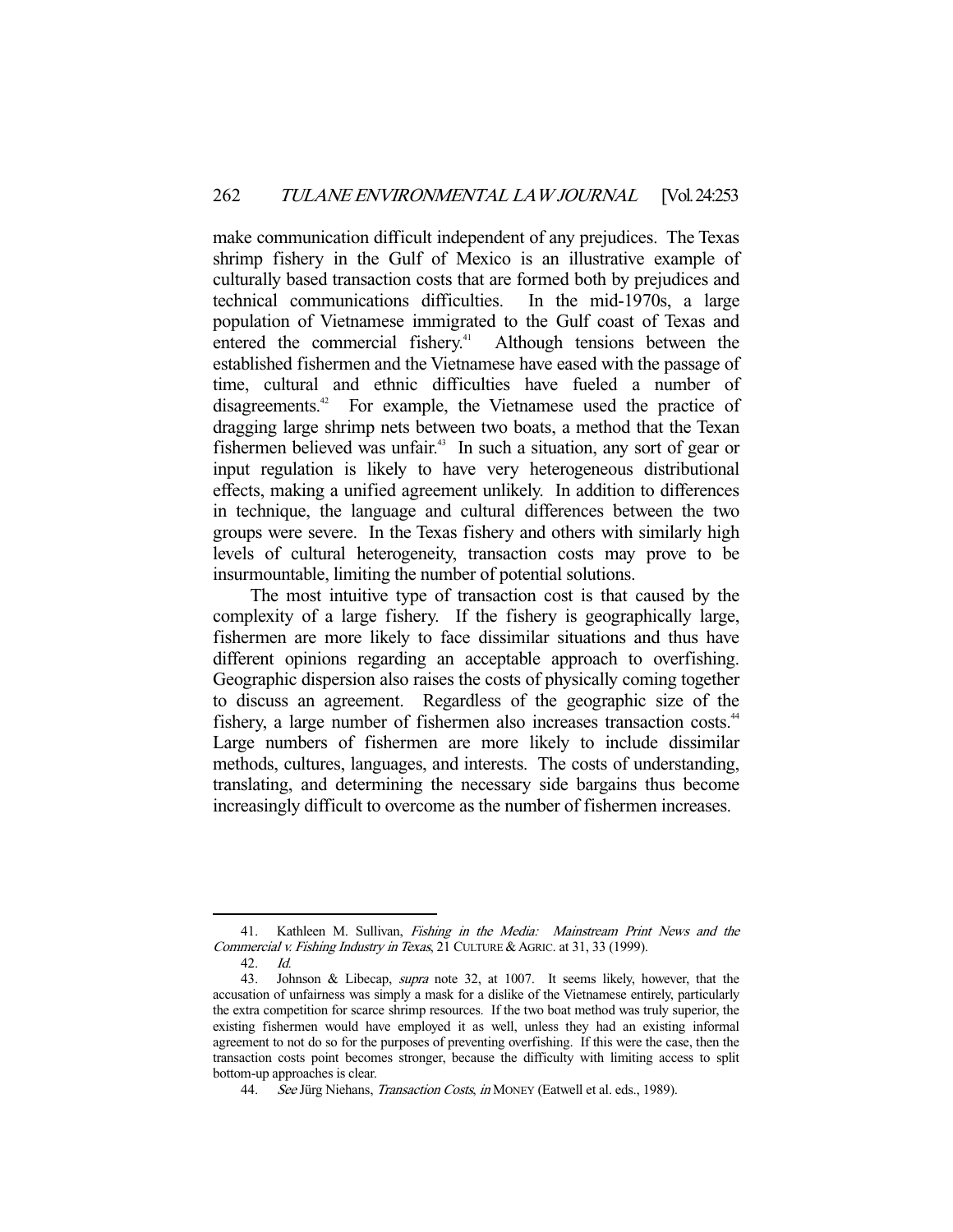#### B. Enforcement Costs

 In many fisheries, particularly large offshore fisheries, the determination of the approach with the lowest total costs is likely to hinge on enforcement costs, which may reach virtually astronomic proportions in some regulatory regimes.<sup>45</sup> A significant component of enforcement costs is the related cost of avoiding the regulation. The traditional deterrence model suggests that a fisherman will cheat if his gains from doing so are greater than the magnitude of the penalty multiplied by the probability of being caught, or the expected penalty.<sup>46</sup> Provided that the fishery manager has accurate information on the potential gain to the fisherman from cheating, he can set the fine and the probability of detection (determined by the level of enforcement) at the appropriate level to deter violations. However, the fisherman has an incentive to incur costs to lower the probability of his being detected, provided that his gain from cheating is greater than his avoidance costs plus his altered expected penalty.47 Because avoidance costs are generally subject to the law of diminishing returns, $48$  in most situations, a little avoidance may be efficient for some fishermen, but the most serious cheating should still be deterrable for most. In situations where enforcement is particularly inefficient, however, it may also be completely ineffective, because fishermen may incur avoidance costs right down to a realized zero probability of detection.<sup>49</sup> A consideration of comparative efficiencies of enforcement and avoidance costs is thus crucial in determining the total costs of a particular approach to overfishing.

 Enforcement costs are likely to be impacted by the perceived legitimacy of a regulation by the regulated fishermen.<sup>50</sup> To an arithmetic certainty, most existing regulations are greatly underenforced according to the deterrence model. The probability of detection in regulated fisheries is often near zero, and fines are often set far too low. For

<sup>45.</sup> See Jon G. Sutinen & Peder Anderson, The Economics of Fisheries Law Enforcement, 61 LAND ECON. 387, 388-89 (1985).

<sup>46.</sup> Gary S. Becker, Crime and Punishment: An Economic Approach, 76 J. POL. ECON. 169, 180 (1968).

<sup>47.</sup> Anderson & Lee, *supra* note 30, at 681.

<sup>48.</sup> Jacob Nussim & Avraham D. Tabbach, *Punishment, Deterrence, and Avoidance* 19 (Tel Aviv L. Fac. Papers, Working Paper No. 28, 2007), available at http://law.bepress.com/ taulwps/fp/art28.

<sup>49.</sup> Charles et al., *supra* note 37, at 99-100, 107 n.7, 108; see Anderson & Lee, *supra* note 30, at 681.

 <sup>50.</sup> K. Kuperan & Jon Sutinen, Blue Water Crime: Deterrence, Legitimacy, and Compliance in Fisheries, 32 LAW & SOC'Y REV. 309, 309 (1998).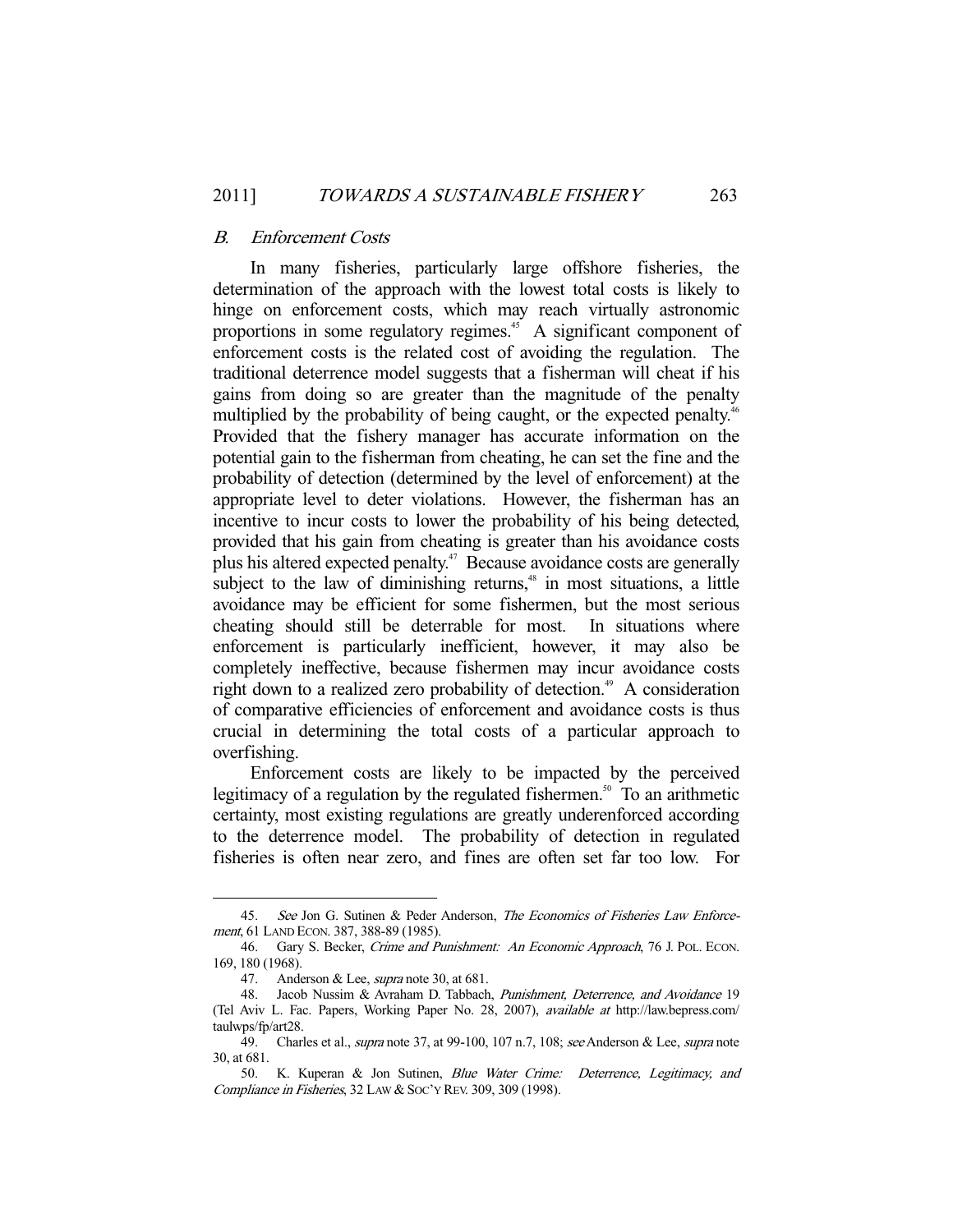example, in a fishery where cheating resulted in gains of \$15,000 per day, the fine ranged from between \$3000 and \$15,000.<sup>51</sup> With such underenforcement, no rational actor would obey the regulation, as the expected penalty is nearly zero, and, even when caught, the penalty is often less than the daily gain. However, the majority of fishermen choose to obey the regulations anyway, particularly when they view the regulations as legitimate.<sup>52</sup> This legitimacy may be a function of the fishermen placing a high value on the availability of future yields, or it may be because the regulations mirror what they view as fair, established practice. Even when regulations are viewed as highly legitimate, however, there will be a small percentage of self-interested rational actors who will nevertheless violate with impunity.<sup>53</sup> Numerous studies of fishery violations indicate that a small percentage, usually less than ten percent, of fishermen commit nearly all of the violations.<sup>54</sup> While perceived legitimacy may not impact these ten percent, it has a profound effect on the vast majority of fishermen, and the lowest enforcement costs may be achieved by employing a transparent, fair process that leads to regulations that are perceived as legitimate by the regulated fishermen. Heterogeneity amongst fishermen will impact this analysis, however, and if fishermen have sufficiently divergent views on fairness, it may be that no regulation will be sufficiently obeyed based on legitimacy alone in certain heterogeneous fisheries.

 As is the case with transaction costs, enforcement costs are also impacted by the size and location of the fishery. Regulations that can be enforced at port are generally going to be less expensive than those that must be enforced at sea,<sup>55</sup> and fisheries with fewer entry and departure ports are going to be more easily regulated than those with numerous, geographically separated ports.<sup>56</sup> For regulations that must be enforced at sea, enforcement becomes more costly the further the fishery is from shore and the greater the area of the fishery.<sup>57</sup> Certain regulations may be detectable only on the fishing vessel itself, requiring random boardings or even permanently stationed enforcement personnel, both of which

 <sup>51.</sup> Id. at 311.

<sup>52.</sup> Id. at 311-12. Despite chronic underenforcement, compliance is usually near ninety percent.

 <sup>53.</sup> Id. at 329-30.

 <sup>54.</sup> Id. at 339 n.19.

 <sup>55.</sup> See Lee G. Anderson, Enforcement Issues in Fisheries Management Policy, 6 MARINE RESOURCE ECON. 261, 265 (1989).

<sup>56.</sup> See Dale Squires et al., Individual Transferable Quotas as a Fisheries Management Tool, 3 REVIEWS FISHERIES SCI. 141, 158 (1995).

<sup>57.</sup> Jeffrey K. Randall, *Improving Compliance in U.S. Federal Fisheries: An* Enforcement Agency Perspective, 35 OCEAN DEV. & INT'L L. 287, 295 (2004).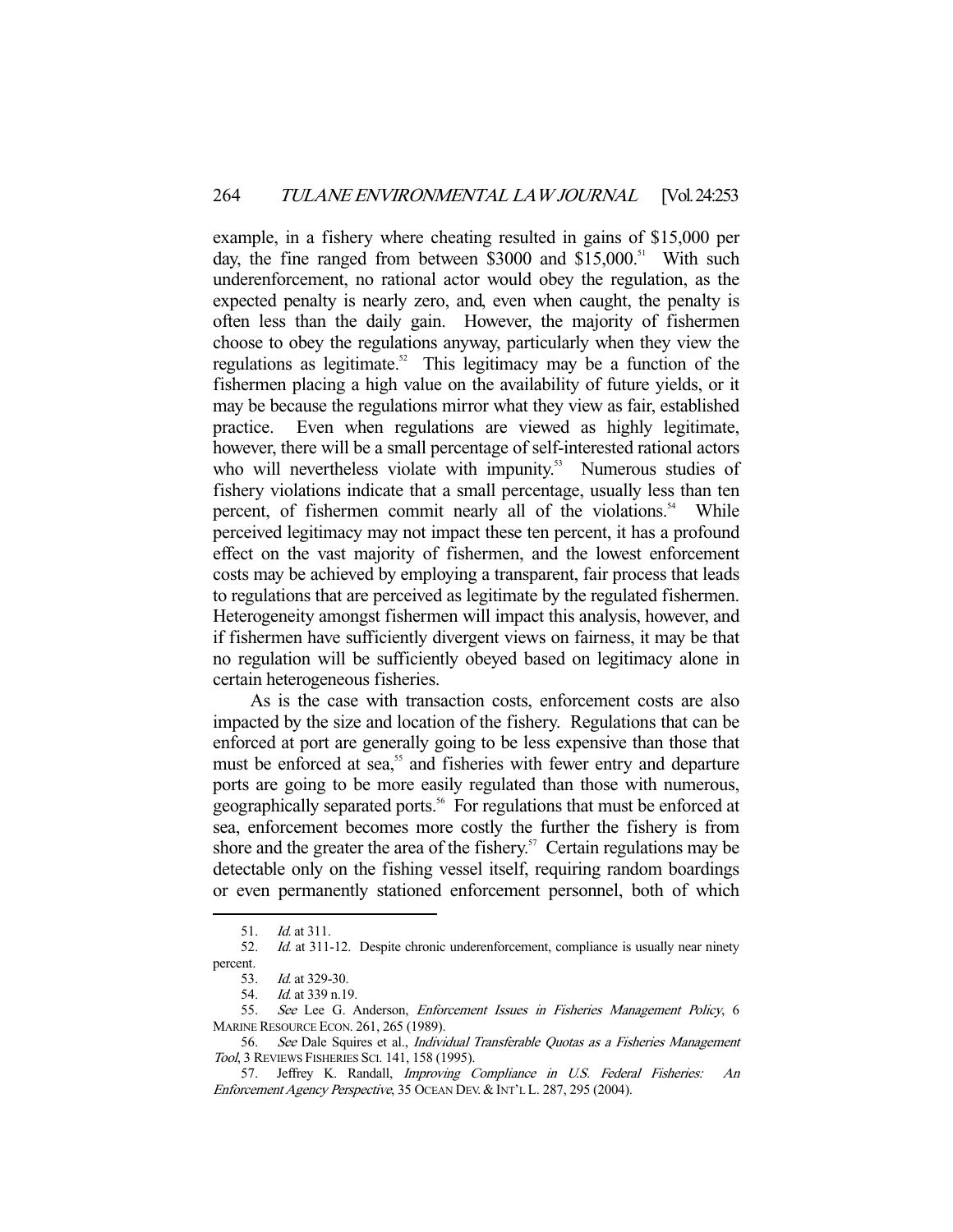may be extremely costly.<sup>58</sup> All else being equal, enforcement costs will be at their lowest in near-shore fisheries with limited ports of entry and be at their highest in offshore fisheries with numerous, geographically dispersed ports of entry.

#### C. Political Costs

 Because regulations must be passed by a government actor that is accountable to some group of voters, political costs will come into play when top-down approaches are employed.<sup>59</sup> There are a number of political pressures that face the government actor in the realm of fisheries management, only beginning with pressures from the fishermen themselves. Fishermen will strongly oppose any measure that reduces their profits, and in the typical case where transactions costs do not allow fishermen to contract around heterogeneous skill, fishermen will also oppose measures that redistribute profits.<sup>60</sup> Fishermen will, however, generally support measures that increase rents by restricting access to outsiders. As long as the outsiders do not have political power, methods of restricting access such as government-issued permits are popular amongst fishermen and politically viable.<sup>61</sup> The goal of an overfishing control is to achieve sustainable yields, not fishermen profits, however, and the political power of fishermen is often a cost that must be overcome.62 The determination of political costs must include an analysis of the relative political strength of all parties involved, and depending on the method employed, nonfishermen may have as much or even more political sway than the regulated fishermen themselves.

 Political costs imposed by nonfishermen come from many diverse interest groups and may prove insurmountable in some cases. The largest and most powerful unregulated group is the consumer/taxpayer. This group is going to have little to no preference regarding equipment regulations such as net size, but will have a strong preference regarding regulations that will significantly raise taxes on the market price of fish.<sup>63</sup> Pigovian taxes, for example, have never been implemented as an overfishing solution, presumably due to strong consumer/taxpayer

 <sup>58.</sup> Id. at 289.

 <sup>59.</sup> See Charles Cox, The Enforcement of Public Price Controls, 88 J. POL. ECON. 887, 888-89 (1980).

 <sup>60.</sup> Johnson & Libecap, supra note 32, at 1005-06.

 <sup>61.</sup> Id. at 1015.

<sup>62.</sup> Cf. GISSURARSON, supra note 16, at 10.

 <sup>63.</sup> See Robert N. Stavins, Market-Based Environmental Policies: What Can We Learn from U.S. Experience (and Related Research)? 15 (John F. Kennedy Sch. of Gov't, Working Paper No. RWP03-031, 2003), *available at* http://ssrn.com/abstract=42172.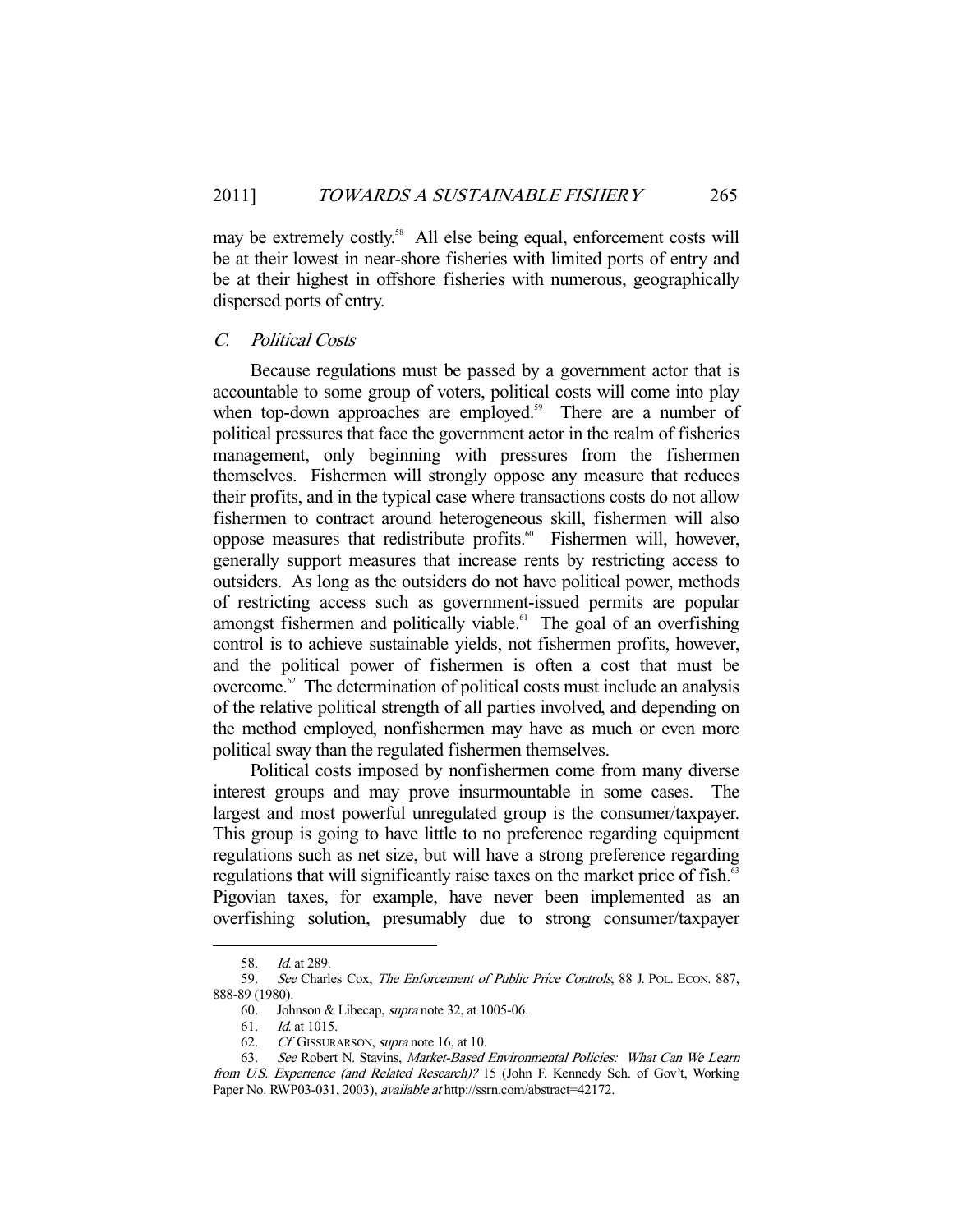opposition. The term "tax" by itself may be sufficient to kill any proposed regulation without a large interest group weighing in on the other side.<sup>64</sup> Other political interests include open-access egalitarians such as recreational fishermen who believe that the fisheries should be open to all.<sup>65</sup> There are also strong interests in favor of preserving traditional cultures.<sup>66</sup> If excluding such cultures from regulation undermines the regulatory system or would be costly to employ, these political costs may be difficult to overcome. The political costs imposed by environmental or animal rights groups, particularly endangered species advocates, are also of significant importance. These groups are most likely to become politically involved when a species is on the verge of extinction, and they tend to favor approaches that err on the side of overregulation regardless of economic costs. $67$  All of the political costs imposed by these varying groups must be considered, and in order for a top-down approach to be politically feasible, it must be attractive to a group sizeable enough to overcome its opponents. The politically costless regulation is that which is universally approved of or that to which interests are universally indifferent. In most cases, however, political opposition from certain groups will be severe. Many otherwise effective regulations may require subsidies or compromises to gain the requisite support of a particular interest, and these costs must be factored into the total cost analysis.

# D. International Cooperation

 The issue of foreign fishermen is one that imposes both enforcement and political costs. Even if a regulation can be enforced efficiently at port, as may be the case with boat length, for example,<sup> $68$ </sup> if foreign fishermen are able to enter the fishery and return to their own ports, the regulation will be ineffective. To the extent that access must be closed to foreign fishermen, enforcement at sea is a requirement so that the foreign vessels can be detected and removed. Fisheries with this risk

 $64.65.$ 

See Stop Guided Sport Fishing Individual Fishing Quotas for Halibut in Alaska-A Public Taking, CALIFORNIA FISH, http://www.californiafish.org/stophalbutifq.html (last visited Apr. 8, 2011).

 <sup>66.</sup> See Tietenberg, supra note 36, at 401.

 <sup>67.</sup> Matthew McDermott, U.S. Should Push for Bluefin Tuna Fishing Moratorium, Conservation Groups Say, TREEHUGGER (Nov. 17, 2008), http://www.treehugger.com/files/2008/ 11/United-States-should-push-for-complete-bluefin-tuna-fishing-ban.php.

 <sup>68.</sup> The length of a fishing vessel is both easily observed and impossible to change when out of view, making it an ideal input control to enforce at port. Net size, on the other hand, is difficult to observe without boarding a vessel, and it is easy to swap a smaller net for a larger one when out of view of regulatory authorities.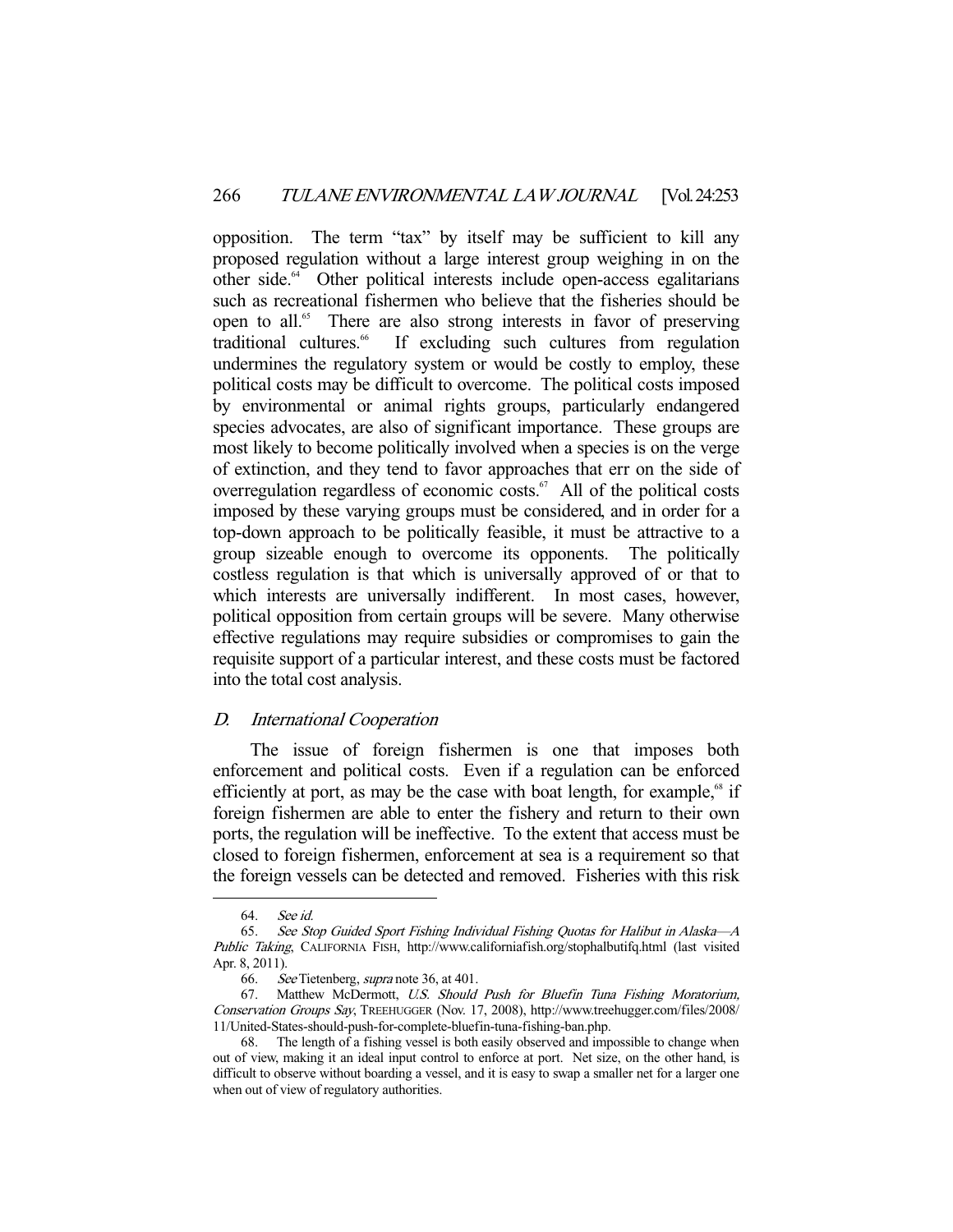are likely to have the highest enforcement costs of all. If such enforcement is too costly to be practical, or if the fishery is located in international waters, an international agreement that binds both foreign and domestic fishermen to the same regulations may be necessary. As is the case with the numerous domestic political interests, the interests of each nation will be diverse.<sup>69</sup> The approach that is politically most attractive in one nation may be unfeasible in another, making such agreements very difficult. Nations may also value the existence of a particular species of fish very differently, and some may be opposed to any regulation at all. As a result, side payments from one nation to another may be necessary, and the more nations involved, the more difficult these negotiations will be. For domestic fisheries that are subject to foreign intrusion, the enforcement and international cooperation costs must be considered, and these are likely to vary significantly from one approach to another.

## E. Substitution Costs

-

 Substitution is a predictable behavior when fishermen are regulated, and it has been the direct cause of the failure of many previously implemented controls. If a particular input such as net size is regulated, fishermen will simply increase the magnitude of another input if the cost of doing so is less than the marginal gains from catching the additional fish. This practice of substitution is known as "technology creep" when referring to equipment regulations,<sup>70</sup> but it is present with other forms of controls as well. The best-known example of substitution when an output control is used is the so-called "race for fish."<sup>11</sup> When fisheries managers limited the total number of fish that could be caught in a season, fishermen, instead of fishing at a steady pace over the course of a long season, fished at a furious pace over a very short period of time until the limit was reached. In some cases, the fishing season ended after only six days of frantic fishing.<sup>72</sup> This substitute behavior proved to be very costly. Fishermen spent more money to catch the same number of fish, the glut of fish brought to market lowered the market price, and the fish populations were largely decimated before they could reproduce. When

 <sup>69.</sup> Rosemarie Allen, Fishing for a Common Policy, 19 J. COMMON MKT. STUD. 123, 123 (1980).

 <sup>70.</sup> Adriaan D. Rijnsdorp et al., Partial Fishing Mortality Per Fishing Trip: A Useful Indicator of Effective Fishing Effort in Mixed Demersal Fisheries, 63 ICES J. MARINE SCI. 556, 564 (2006).

 <sup>71.</sup> Parzival Copes, A Critical Review of the Individual Quota as a Device in Fisheries Management, 62 LAND ECON. 278, 279 (1986).

<sup>72.</sup> Grafton et al., *supra* note 34, at 684.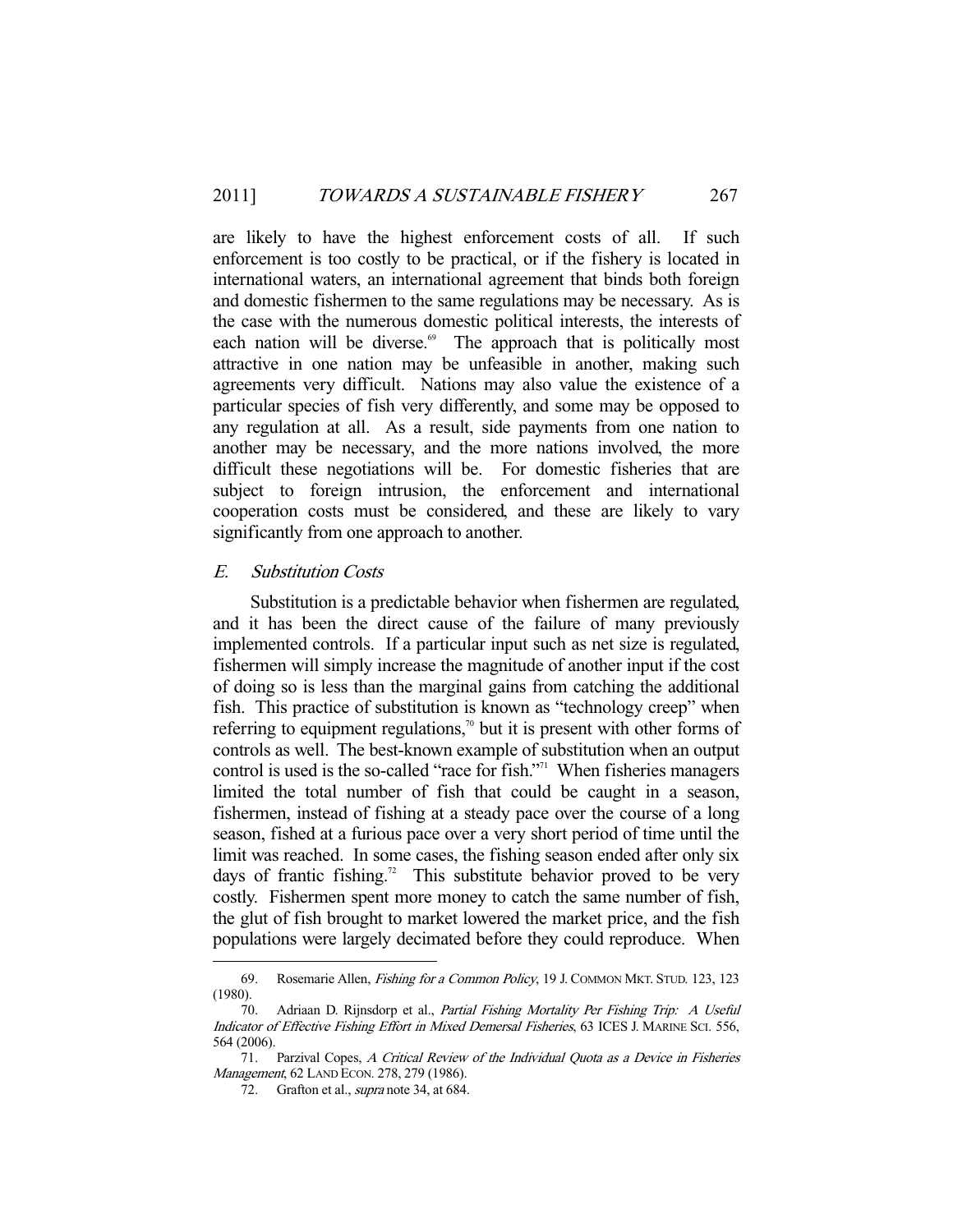any approach to overfishing is implemented, substitute behavior must be anticipated and its costs calculated. If the costs of the substitute are greater than the costs of the unregulated behavior, then the approach is an ineffective one. In the case of technology creep, regulating an equipment input such as net size may ultimately require the regulation of every other piece of equipment on a boat to achieve the intended yield. Another costly form of substitute behavior is high-grading, a practice that will present itself in any approach that limits the number of fish an individual fisherman can catch while allowing him to capture the rents created by the shortage. High-grading is the practice of throwing back smaller fish so that the quota is filled with fish that will fetch the highest market price.<sup>73</sup> The problem is that many of the throwbacks die,<sup>74</sup> and in cases where the fisherman puts small fish on ice and waits to see if a bigger fish comes along, the throwbacks will already be dead when thrown back. As a result, more fish are removed from the population than are brought to market, and these must be accounted for in order to achieve sustainable yields. A determination of the total cost of any regulation must thus include the costs of regulating all substitute behaviors that would negate the initial control.

#### F. Skill-Misallocation Costs

 Skill-misallocation costs are also a concern, particularly with regulations that limit access. A concept that is not unique to fisheries management is that the economy performs best when resources are utilized by their highest-value users. In unregulated industries, the price mechanism functions to ensure this ever-changing distribution, but if access is limited, the distribution will be less efficient. In the case of the fishery, access to fishing equipment and the fishery itself should be limited to the fishermen who can utilize these resources most efficiently. If access is limited to what is essentially a random group of fishermen, they will utilize that access inefficiently. Less efficient fishermen may mortally wound without catching more fish, or they may catch more fish than necessary, or their costs may simply be higher than necessary. When limited access must be combined with other controls to achieve sustainable yields, inefficient fishermen may be financially unable to implement needed controls that are otherwise feasible. Whenever a fishery manager considers an approach that limits access or imposes

<sup>73.</sup> GISSURARSON, *supra* note 16, at 56.

 <sup>74.</sup> Copes, supra note 71, at 285.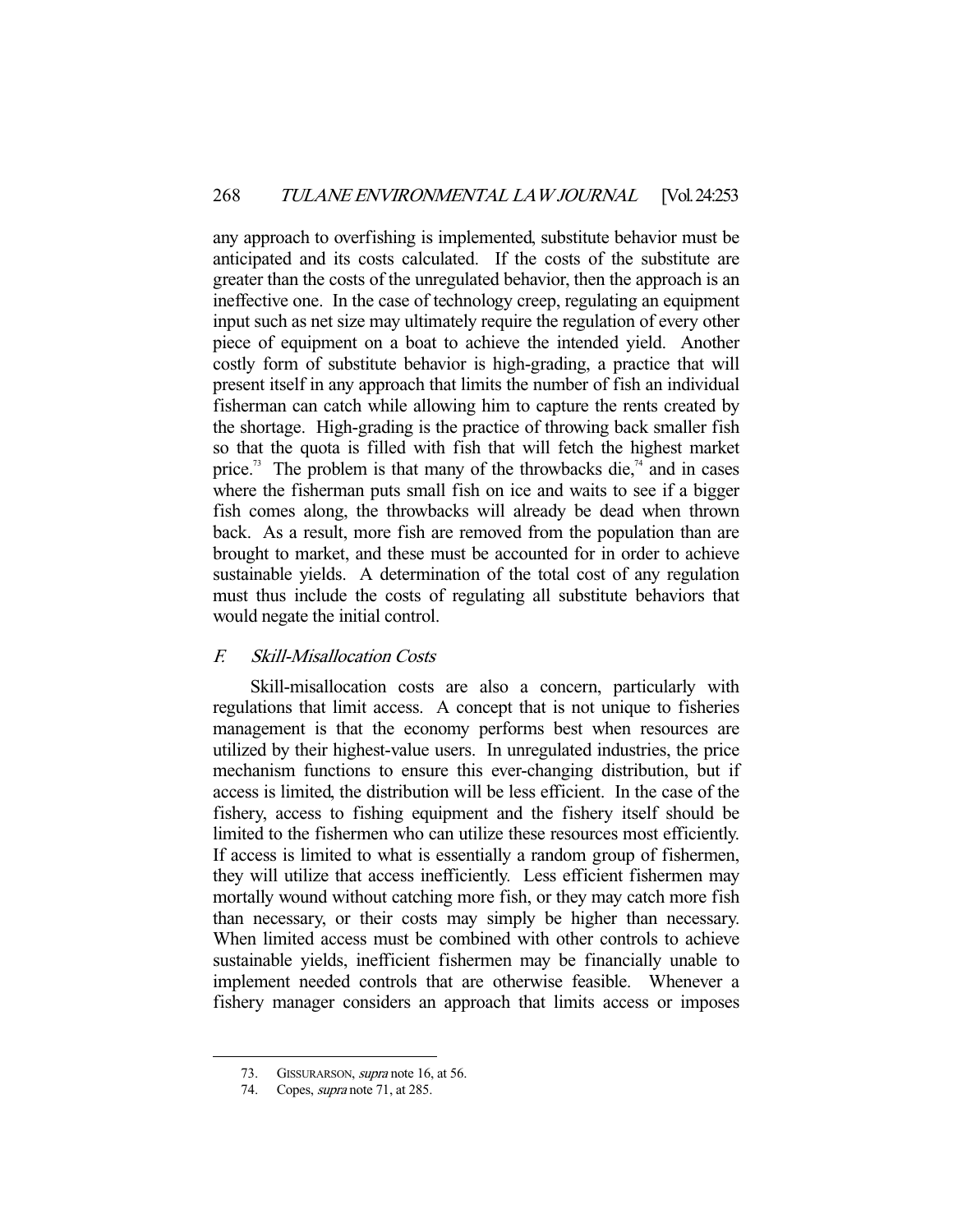barriers to entry, he must estimate and include these efficiency costs in his total cost calculation, because they may be considerable.

# G. Information Costs

 The information required to design and implement an efficient regulation will also vary from fishery to fishery. The fishery manager must know how many fish are left in the fishery, the age of the fish population, and the time required for the fish to reach reproductive age in order to figure out how many fish can be sustainably caught in a given period of time.75 To determine the level of enforcement or the severity of the regulation required, the manager must also know how costly it is for fishermen to catch fish at given population levels, and by estimating the market price at a particular catch level, how much a fishermen stands to gain by catching additional fish. Although these costs are likely to be great and will vary from one fishery to the next, they may not vary significantly from one approach to another. Information such as the remaining size of the fish stock and its reproductive capability is necessary for any method. Cost curves, on the other hand, are clearly just as necessary for approaches that incentivize sustainable yields by manipulating production costs, but perhaps they are not as necessary for approaches such as ITQs that simply set a quota. Regardless of whether information costs vary from one method to another, they are still important to calculate. If the total cost of eliminating overfishing is sufficiently high, no method would be advisable. In this situation, if the existence of a particular fish is valued highly enough, a moratorium may be the ideal approach because the benefits from sustainable fishing would be outweighed by the costs of ensuring sustainability. If, on the other hand, the existence of a species is not valued very highly, it may be most efficient to allow the unregulated commons to ensue until it reaches commercial extinction.

#### III. PRICE CAPS

-

 In theory, a cap on the market price of fish could be used to control overfishing. The rational fisherman will catch fish until the marginal cost of production equals the market price. Because the marginal cost of production increases as more fish are caught, at a certain yield, additional fish will cost more to produce than the amount for which they can be sold. The market price therefore sets an effective catch limit, and a lower

<sup>75.</sup> Arnason, *supra* note 17, at 410.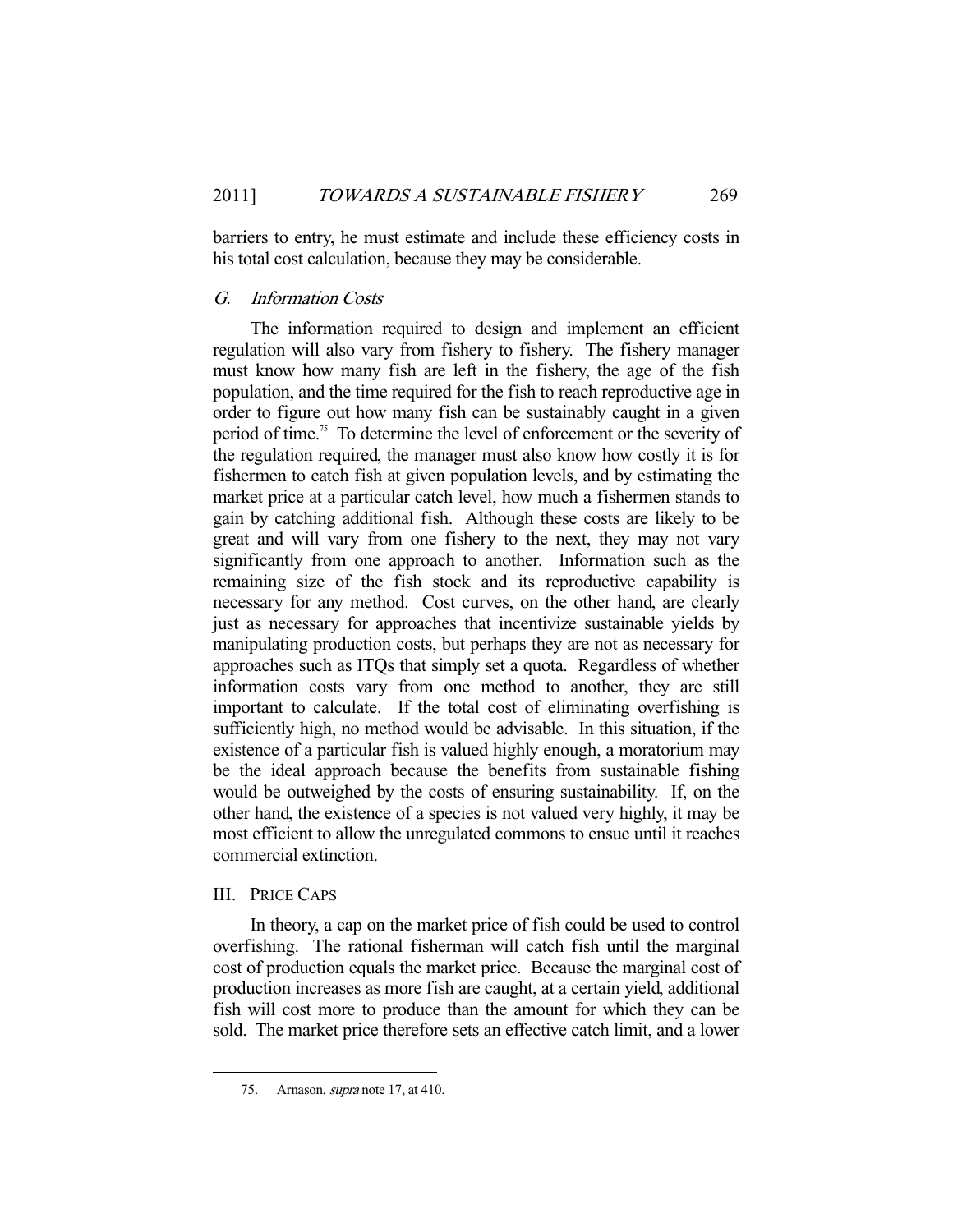market price will result in a smaller catch. By lowering the market price, price caps can achieve smaller, more sustainable yields.

 The hypothetical cost data in Table 1 demonstrate how price caps control overfishing. In this model fishery, unregulated fishermen will catch forty fish. At a yield of forty fish, the marginal fish costs \$15 to produce but can be sold for \$15.01. After forty fish, each additional fish costs \$20 to produce but can be sold for only \$10. As a result, no rational fisherman will catch more than forty fish. Suppose, however, that the sustainable yield in this fishery is only twenty fish. If unregulated, fishermen will catch twice as many fish as the fish population can replace through reproduction. If a price cap limited the price for which fish could be sold to \$14, however, no fisherman would catch more than twenty fish, as each additional fish would cost more to produce than its market price.

| # $Fish$<br>Caught | Marginal Cost of Production | Market Price |
|--------------------|-----------------------------|--------------|
|                    | \$5                         | \$25         |
| 20                 | \$10                        | \$20         |
|                    | \$15                        | \$15.01      |
|                    | ዩንበ                         | \$10         |

Table 1

 Compared to existing overfishing solutions, a price cap is most similar to a Pigovian tax, because it is a top-down solution that limits production by altering the market price. Whereas a Pigovian tax increases the market price to reduce consumer demand for fish, a price cap reduces the supply of fish by lowering the market price. Both methods work by removing rents from the fishery. The price cap transfers these rents to the consumer, while the Pigovian tax transfers them to the government.<sup>76</sup> Yet, in both cases, the fishermen are unable to realize the equilibrium market price of fish and consequently limit their catch. Price caps are also enforced in essentially the same fashion as Pigovian taxes. The enforcement of both takes place at the consumer level as opposed to monitoring fishermen at sea.

 <sup>76.</sup> Once in the hands of the government, the government could put the rents to any use that it saw fit, such as giving them back to the consumers, to the fishermen, or to unrelated groups or expenditures. To be certain, funds would be lost in the process, but a transfer of rents to the government in a Pigovian tax regime does not mean that they must necessarily remain there.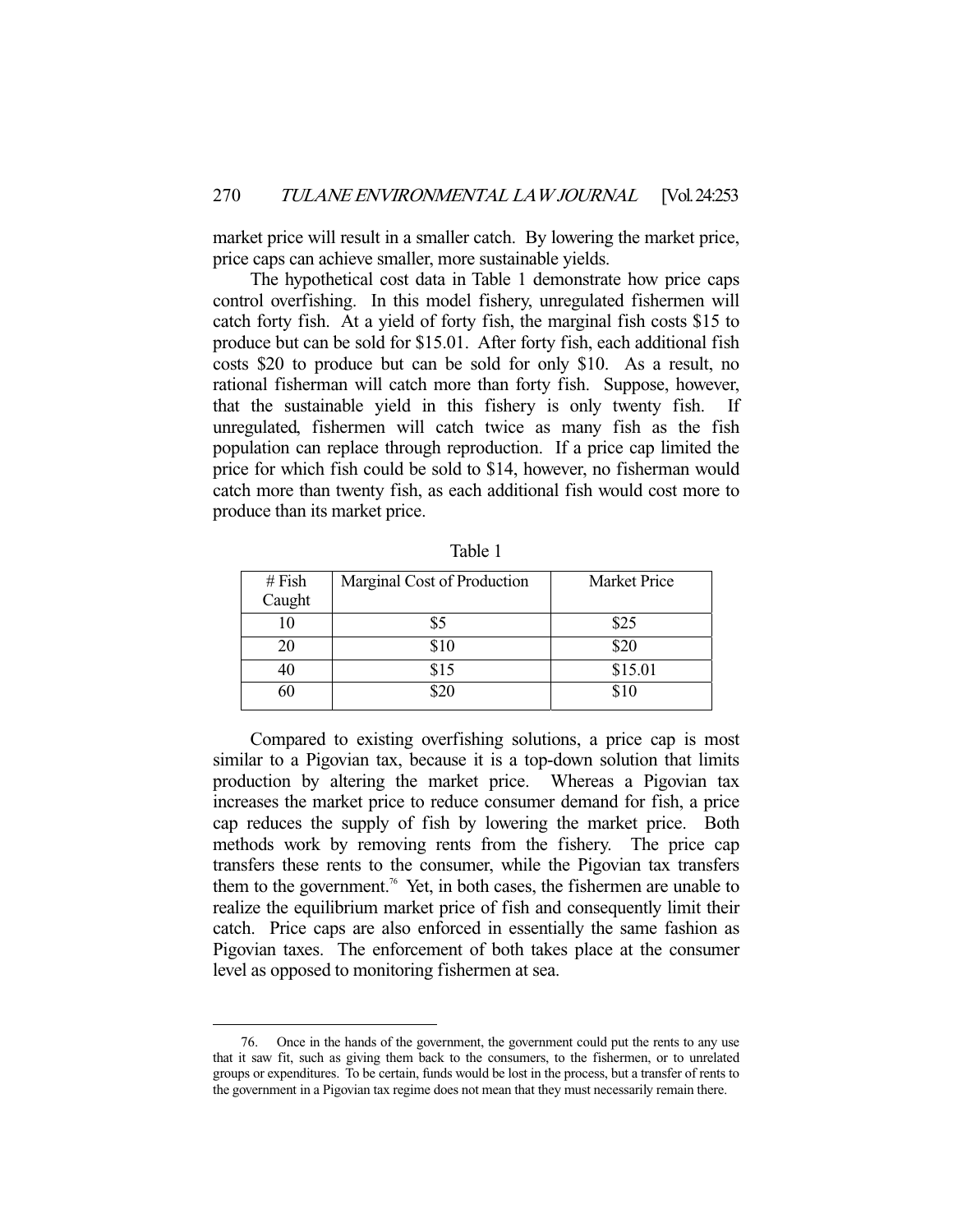An advantage of price caps is political attractiveness. Although Pigovian taxes are theoretically efficient, a tax on anything is potent political poison,<sup>77</sup> and Pigovian taxes have never been implemented as an overfishing control.<sup>78</sup> Price caps, however, are unlikely to meet similar political resistance. Although fishermen will resist price caps in favor of methods that will increase their rents, such as access controls, consumers like low prices and should overcome the fishermen.<sup>79</sup> The political appeal of price caps can be seen in rent control. Even though rent control fails to achieve its primary goal of increasing the supply of affordable housing, it retains enough support to overcome the landlords.<sup>80</sup> Low prices, even artificially low prices, are attractive to voters looking for a free lunch. Price caps also preserve the open fishery. As with lower prices, an open fishery is opposed by fishermen who can earn rents through barriers to entry. But their resistance may be overcome by a widespread appeal to open-access egalitarians, sport fishermen, and those concerned about the ability of traditional cultures to continue to catch fish without regulations.

 Price caps may also have efficiency advantages over other regulations. Because there are no barriers to entry for newer, better fishermen, resources will be allocated more efficiently. Although price caps will need to be adjusted as better fishermen lower their costs of production, reductions will be passed onto consumers. The most significant efficiency advantage of price caps is the potential elimination of at-sea enforcement. While price caps will need to be enforced, in some cases, the necessary price enforcement should be less costly than the enforcement of a variety of inputs and outputs at sea. $81$ 

 The theoretical effectiveness of fish price caps can be illustrated by a comparison to a more traditional use of price caps: rent control. While the goals of these two price caps are different, they function in a similar fashion. The goal of rent control is to achieve a larger supply of affordable housing, $82$  whereas the goal of fish price caps is to achieve a smaller, sustainable supply of fish. It is well-documented that rent

<sup>77.</sup> See Stavins, supra note 63, at 15.

<sup>78.</sup> See Johnson & Libecap, *supra* note 32, at 1015.<br>79. See Cox, *supra* note 59, at 889.

See Cox, supra note 59, at 889.

<sup>80.</sup> Walter Block, Rent Control, LIBRARY OF ECON. & LIBERTY, http://www.econlib.org/ library/Enc/RentControl.html (last visited Apr. 8, 2011).

<sup>81.</sup> See Sutinen & Andersen, *supra* note 45, at 391. Quota enforcement requires aircraft, patrol boats, onboard and onshore observers, and judicial personal.

<sup>82.</sup> Edgar O. Olsen, An Econometric Analysis of Rent Control, 80 J. POL. ECON. 1081, 1099 (1972).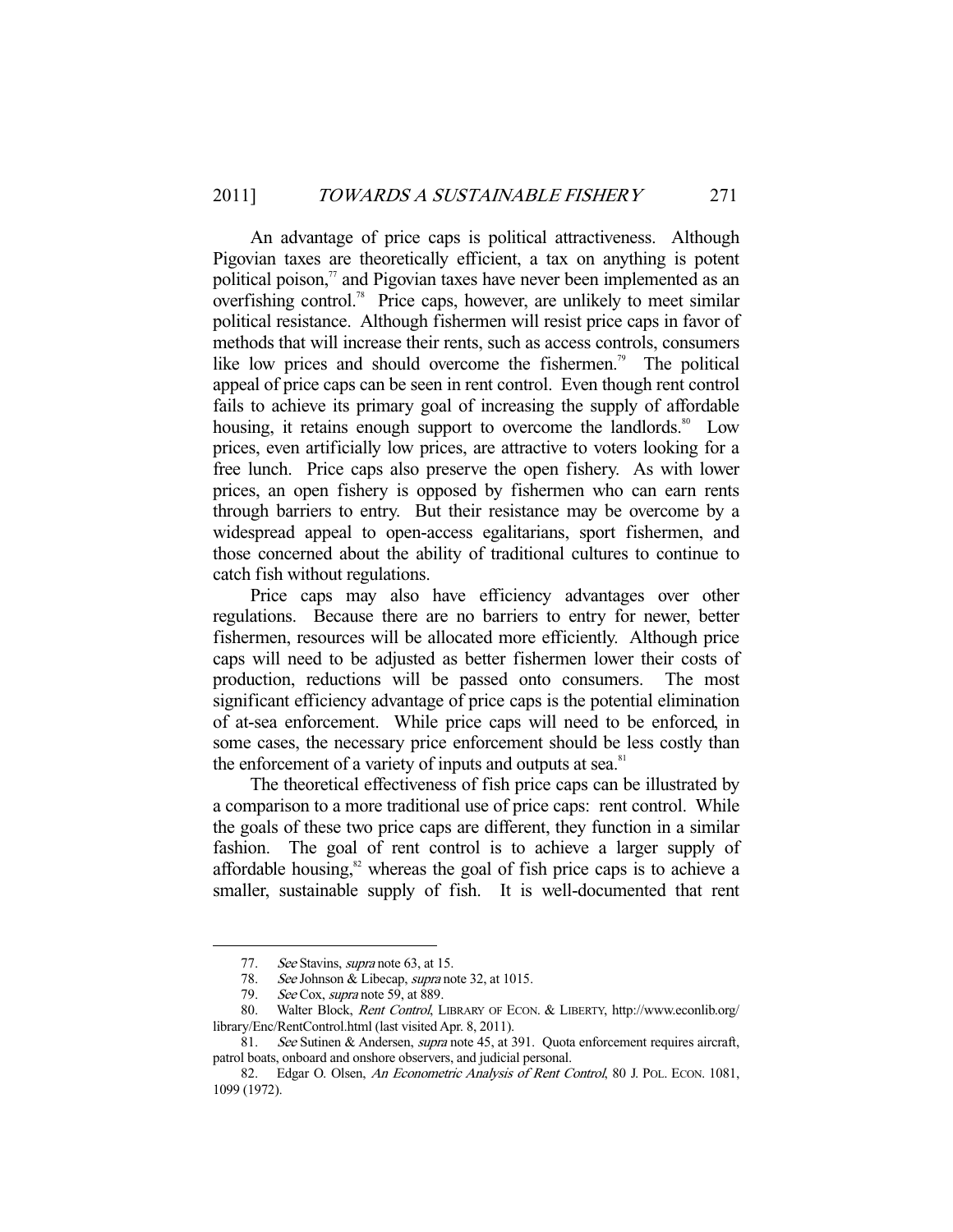control generally fails to increase the supply of affordable housing.<sup>83</sup> By limiting the market price of rent, rent control regimes predictably cause landlords to supply less, not more, affordable housing, as rational landlords will not supply housing units that cannot be rented at a profit.<sup>84</sup> Fish price caps similarly reduce supply, although their goal—reducing the supply of fish—is aligned with this effect.

 It can be argued that, because housing may be easier to monitor than fish, it may be more difficult to violate the price cap in a rent control regime than in a fish price-cap regime. In other words, because landlords are less able to cheat than are fishmongers, rent control may be more effective at reducing supply than fish price caps. While cheating will be a problem, as is the case with any regulation, it is not clear that it will be any easier to violate a fish price cap. Landlords are able to cheat in rent control regimes in subtle ways, such as skimping on maintenance and services.<sup>85</sup> In addition, the fish stock is not monitored at sea in a price control regime, but at fish retailers. Retailers may be no greater in number than apartment buildings, suggesting that fish price caps will be no easier to violate than rent control.

 For an illustration of the worst-case-scenario magnitude of cheating and its impact of the effectiveness of a price-cap regime, a better comparison is to minimum-wage regulations. The comparison is not as straightforward as rent control because wage controls impose a floor rather than a ceiling, but the effect is similar in that the supply—in the case of minimum wage, of jobs—is reduced. The effect of minimum wage on the job supply is well-documented,<sup>86</sup> even though cheating in minimum-wage regimes is a significant problem. Employers are more diverse and numerous than fish retailers, and evidence such as the size of the illegal immigrant population suggests widespread employer cheating. In addition to the blatant cheating practice of illegally paying workers below the minimum wage, employers can also cheat minimum wage in more subtle ways. Such methods include requiring work during breaks, selectively allocating hours on time cards to avoid overtime, or deducting fees for services not provided. Although wage controls can be avoided, they have been shown to negatively impact the job supply. $87$  It is,

 <sup>83.</sup> Id.

 <sup>84.</sup> This result will of course differ if there is a subsidy involved, which is often the case with modern affordable housing programs.

<sup>85.</sup> See Steven N.S. Cheung, A Theory of Price Control, 17 J.L. & ECON. 53, 63 (1974).

 <sup>86. 50</sup> Years of Research on the Minimum Wage, JOINT ECON. COMM., 104th CONG. (Feb. 15, 1995), http://www.house.gov/jec/cost-gov/regs/minimum/50years.htm.

 <sup>87.</sup> Id.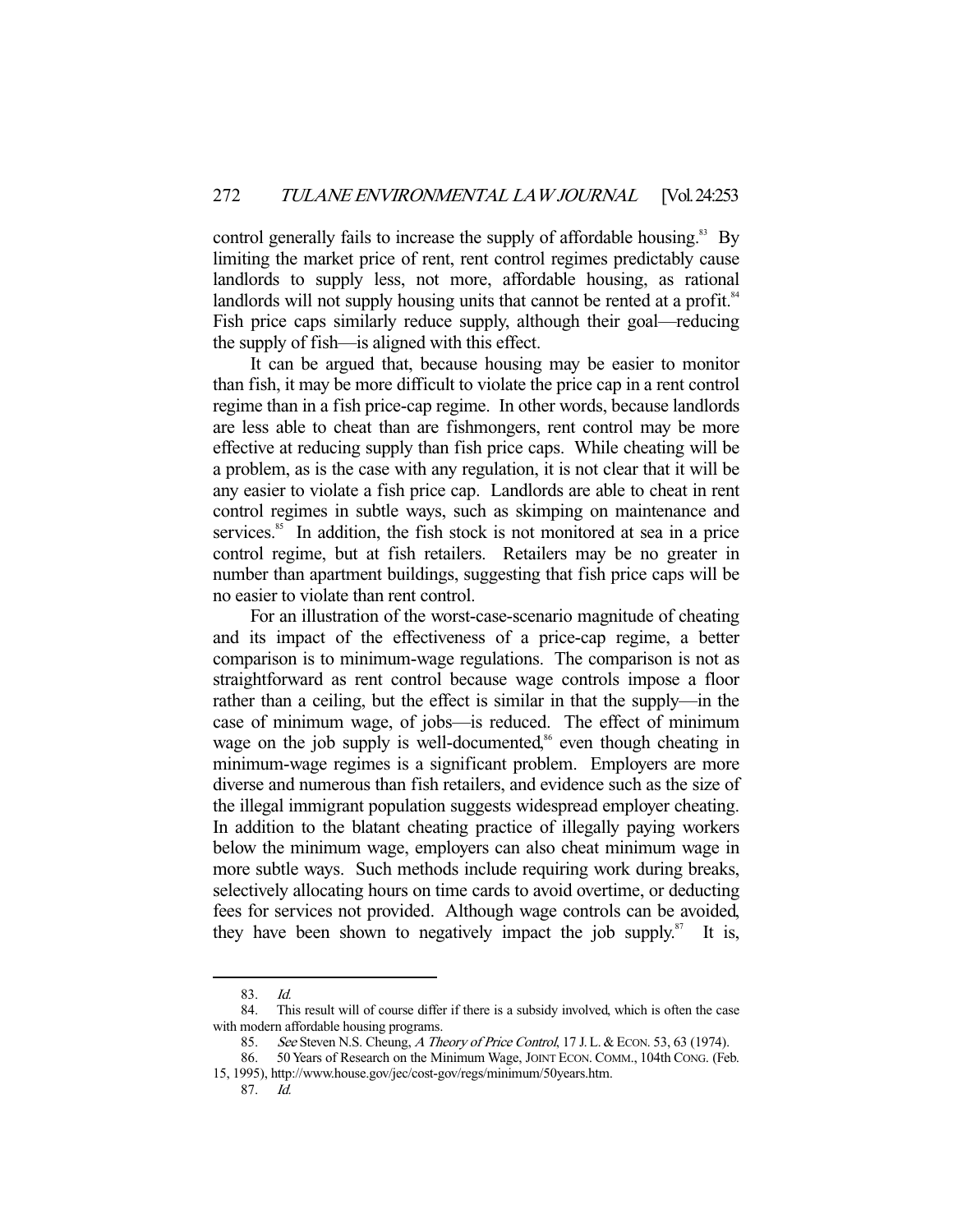therefore, reasonable to conclude that fish price caps would at least similarly reduce supply.

### IV. COSTS OF PRICE CAPS

 Although price caps may be effective in theory, overfishing control is a world of second best, and price caps will not be the most efficient method in all fisheries. Whether they are going to be most efficient in a particular fishery depends on the balance of costs. While price caps have attractive advantages described above in Part III, they also have unattractive costs that, in some fisheries, may prove prohibitive. This Part describes these costs and identifies factors that may impact their significance in a particular fishery.

#### A. Political Costs

 Price caps are likely to appeal to consumers, advocates of traditional cultures, and open-access egalitarians. But price caps will be reviled by other interest groups that, in some cases, may be stronger than the supporters. Fishermen are the obvious opponents of price caps. Although profits will be similar to those in a completely unregulated fishery, most fisheries are currently regulated in ways that aid fishermen, such as access limitations.<sup>88</sup> As a result, price caps would likely increase competition without an increase in profits. Fishermen prefer regulations that create rents, such as tradable permits. If political support in a particular jurisdiction is unlikely to overcome fishermen opposition, then price caps will not be an option without additional subsidies or bargains that will lower their overall efficiency.

 Fish connoisseurs are also likely to oppose price caps. If the price of fish is capped, restaurants will have no incentive to invest in expensive preparations. Capped fish are even likely to disappear from fine dining establishments altogether, because the restaurants with the lowest overhead are those that will pay the fish supplier the highest price. As a result, a capped fish may be available only as, for example, a fried fish sandwich or as sushi, or at a fishmonger for home preparation. Although the fish connoisseur is not going to find her favorite fish at a gourmet restaurant if it is fished to extinction, she would prefer overfishing controls that allow restaurants to charge a market price.

 <sup>88.</sup> Johnson & Libecap, supra note 32, at 1015.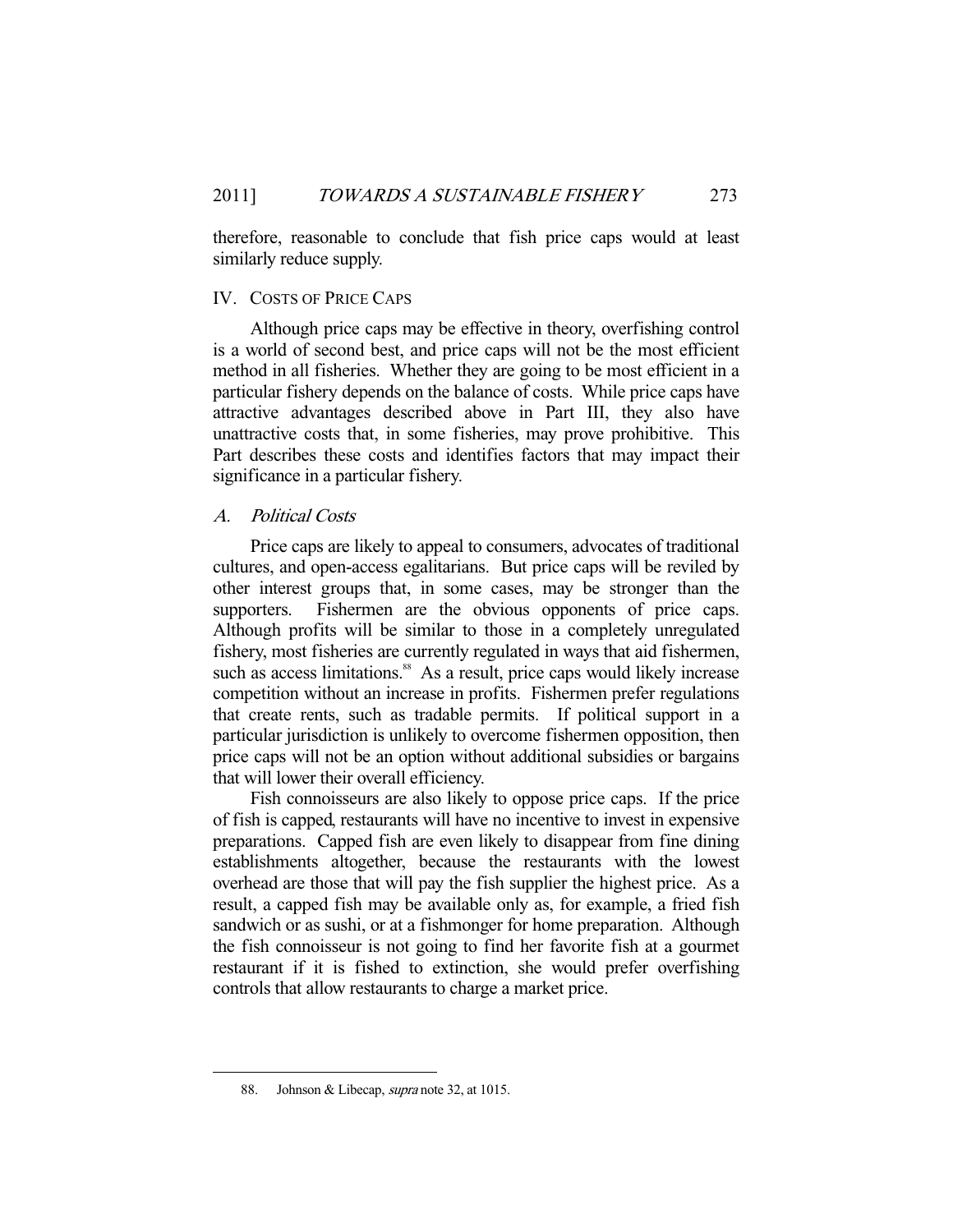# B. Enforcement Costs

 As is the case with most overfishing regulations, enforcement is likely to be the most significant cost of price caps.<sup>89</sup> There are three possible locations of the price enforcement: at the downstream consumer level (the price at which the consumer purchases the fish from a restaurant or fishmonger), at the retailer level (the price at which the restaurant or fishmonger purchases the fish from the supplier), or at the supplier level (the price at which the supplier purchases the fish from the fisherman). Fishermen will be opposed to all three, because none provide the ability to earn rents.

 Only at the consumer level of enforcement are rents distributed to consumers. The alternate methods involve the distribution of rents to restaurants or suppliers. As a result, the primary political advantage of price caps—their appeal to consumers—is lost if the price is not enforced at the consumer level. Black markets are also more likely to form if the cap is enforced at the upstream levels. At these levels, buyers and sellers are repeat players and have incentives to sell under the table at a higher price that would undermine the regulation.

 At first glance, the main problem with consumer-level enforcement would appear to be the nearly infinite transaction locations, each of which needs to be monitored to ensure that the price cap is not being violated. While monitoring costs may be prohibitive under regulatory regimes in which both buyer and seller have an incentive to cheat, in a fish price-cap regime, consumers may be employed to monitor the transactions inexpensively. Although repeat customers will have an incentive to overpay (for example, pay an equilibrium price that exceeds the price cap) to get their favorite fish more frequently, not all customers of restaurants and fishmongers are repeat customers. While restaurants may be able to charge off-menu higher prices for customers they recognize, the existence of infrequent customers will prevent across-theboard violations of the price cap. If infrequent customers are given an incentive to report violations, such as an entitlement to a percentage of the fine collected from the violator, sellers should be deterred from selling capped fish at prices exceeding the cap. This is particularly true if sellers have difficultly accurately discriminating between customers looking to establish a black market relationship and those looking to cash in on the fine.

 Although consumer enforcers may be less expensive than professional enforcers in this context, additional costs associated with

<sup>89.</sup> See Sutinen & Anderson, *supra* note 45, at 394.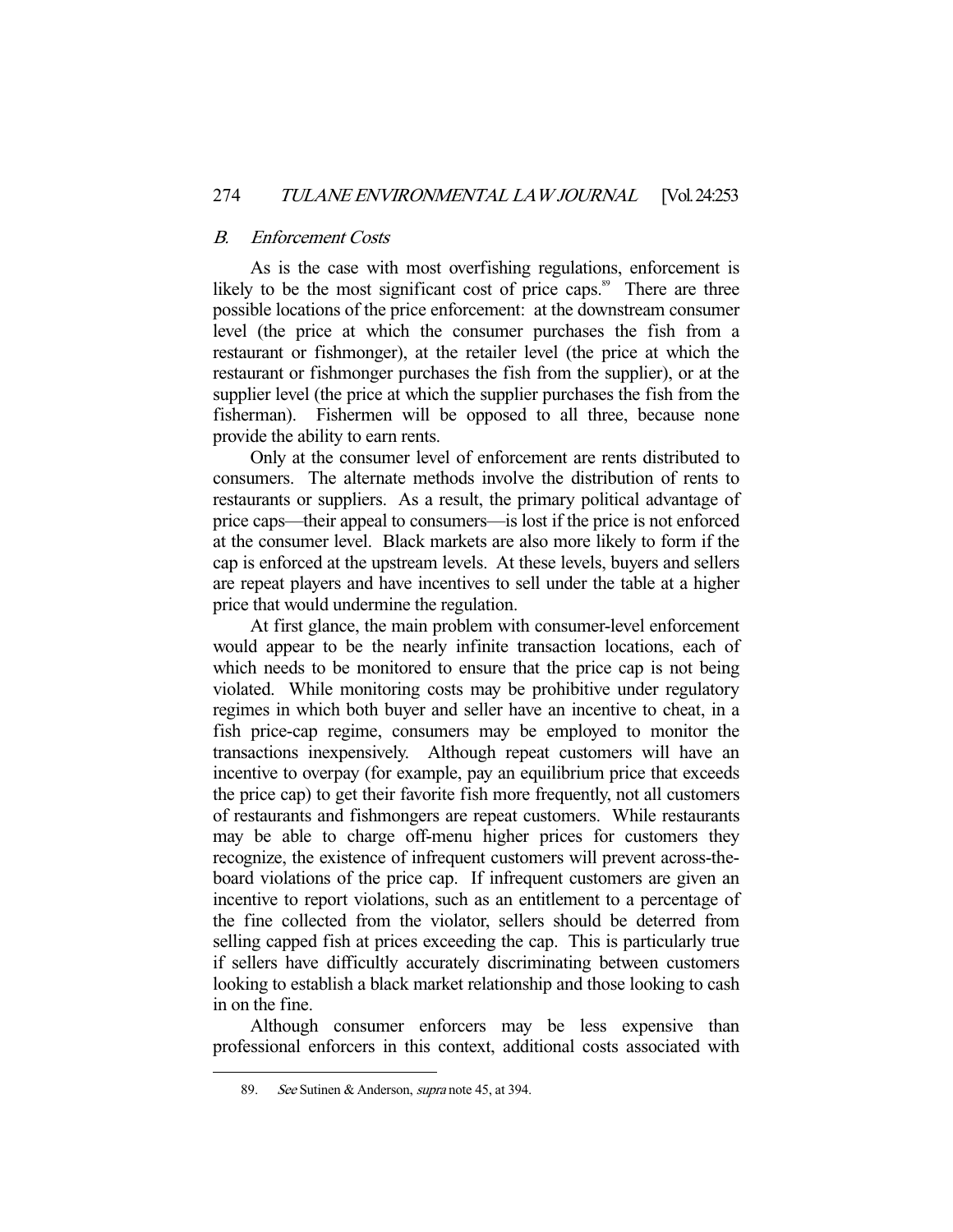consumer enforcement should be taken into account. Information costs are likely to be higher for consumer enforcement because the fishery manager must disseminate information to the public at large, as opposed to a limited number of trained officials. A mechanism for collecting reports of violations, determining their authenticity, and levying and collecting fines must also be established. To the extent that this mechanism does not perfectly deter, it can be partially paid for by the fines collected. Because the cost of enforcement will increase as deterrence improves, the most efficient level of enforcement, presuming diminishing marginal returns, is likely to be something less than perfect.

 Consumer-level deterrence may prove to be quite efficient, however. Sellers of alcohol, for example, consistently ask for age verification from purchasers who appear to be anywhere in the vicinity of the age floor. As is the case of fish sellers, alcohol sellers have an incentive to sell to underage buyers, yet they appear to be effectively deterred by the possibility of being caught by consumer-level enforcement. Compared to underage alcohol purchasers, fish consumers do not have the same allor-nothing choice in which they either buy illegally or do not buy at all. They are also free of likely social, parental, and legal sanctions for their part in a violation, and are thus more likely to report a violation. Consumer enforcement of fish price caps may therefore be even more efficient than enforcement of alcohol age restrictions.

#### C. Substitution

-

 An enforcement problem is that, due to the possibility of substitution, determining a fish-price-cap violation is more difficult than determining an age violation. The age requirement for alcohol does not vary with the amount of alcohol purchased. The cigarette tax, another regulation enforced downstream, is levied per pack, which is similarly easy to calculate and collect. A price cap of fish, if it is to mean anything, must be based on a specified amount of fish.

 If fish retailers can sell an eight ounce portion for the price of a nine ounce portion, then the effectiveness of the price cap is diminished. The greater the size substitution, or underportioning, the retailer can get away with, the less effective the price cap.<sup>90</sup> There is, however, a natural limit to the underportioning problem. While retailers may be able to cut out an ounce or two, they will not be able to sell a half-sized portion without

Underportioning effectively raises the sale price of the fish. As a result, a given quantity of fish will be more valuable to the retailer who will pay more, resulting in fishermen realizing a higher market price and thus catching more fish.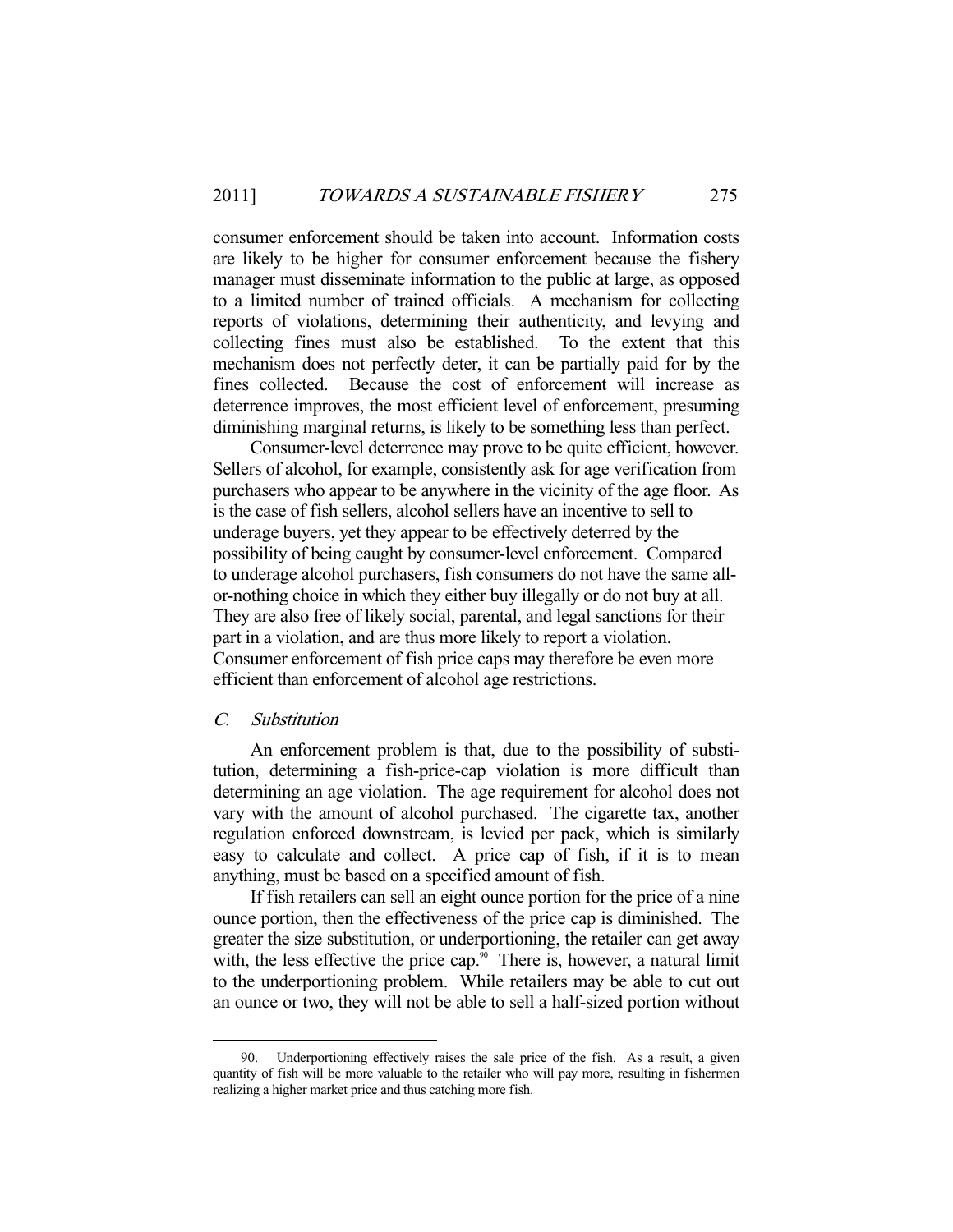consumer detection. Although the ability to get away with slight underportioning is a problem for price caps, the standard that price caps must meet to merit consideration is not perfect enforcement—no alternative regulation can meet that standard. Further, price caps will not suffer from the underportioning problem when the regulated species is consistent in size and sold in identifiable portions. If the price cap on sardines, for example, were set by the entire fish, underportioning would not be a problem. Mid-sized fish, such as snapper, might be set at a halffish filet size such that deviations could be detected by the consumer without significant difficulty.

 Another form of substitution that hinders the detection of violations is substitution of the species of fish. Species substitution is extremely hard to detect, as demonstrated by the ability of fish retailers in Florida to substitute species such as basa, a Vietnamese catfish, for expensive grouper.<sup>91</sup> Fish retailers may in certain circumstances be able to sell a capped fish as a noncapped fish, charging the higher price of the unregulated fish. But there are natural limits to species substitutions. An uncapped fish, due to its presumably greater supply and lower demand, is not likely to command a significantly higher market price, and if the fish is dissimilar in flavor, appearance, or texture to the capped fish, the substitution is likely to be detected.

 Species substitution is likely to be a serious, even prohibitive, problem only when there exists an undetectable substitute with a market price that is greater than the capped price of the regulated species. For example, although grouper has many close substitutes that make it vulnerable to species upgrading (selling cheaper fish as grouper), it may not be vulnerable to species downgrading (selling grouper as cheaper fish). Although grouper and basa taste similar enough to routinely avoid detection, the market price for the Vietnamese catfish is likely to be so low that downgrading is not sensible.<sup>92</sup> If, however, the market price of grouper must be capped so low that basa is more valuable, downgrading will occur. But because even the downgraded price will be significantly lower than the unregulated market price of grouper, yields will still decrease. Species substitution is more likely to be a problem for a species like bluefin tuna. Bluefin, due to its close proximity to extinction,<sup>93</sup> would need to be capped very low in order to achieve yields

<sup>91.</sup> Brendan Farrington, Fake Grouper Turns Up Around Florida, USA TODAY, Jan. 3, 2008, http://www.usatoday.com/news/nation/2008-01-03-2409414939\_x.htm.

 <sup>92.</sup> Id. (noting that basa sells for \$2.50 a pound compared to \$6 a pound for grouper).

<sup>93.</sup> See Mediterranean Bluefin Tuna Stocks Collapsing Now as Fishing Season Opens, supra note 11.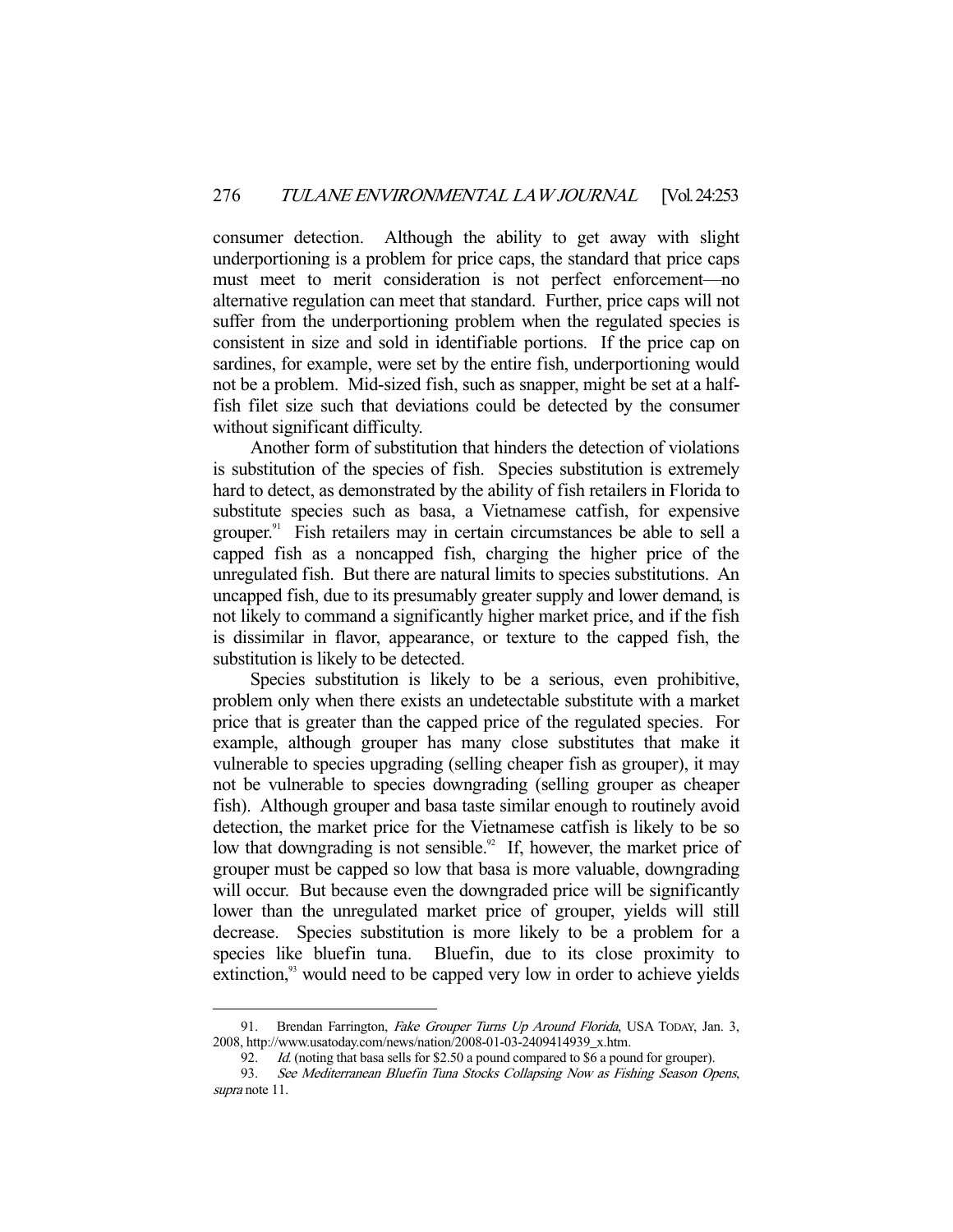small enough to allow the stock to rebuild. In addition, bluefin can be downgraded, perhaps undetectably, to another species of tuna such as ahi, which itself commands a high market price. The combination of a low cap and a high-value substitute from the same family renders the price cap ineffective. Such close substitutions are likely to be detectable only through DNA testing,<sup>94</sup> requiring professional enforcement and great expense. Under these circumstances, price caps are unlikely to be an efficient means of regulation.

# D. Market Clearing

 A cost of price caps that is not associated with other overfishing controls is the cost of clearing the market. Because the market price of fish is capped at a level below the equilibrium price that is set by unregulated supply and demand, there will be a shortage.<sup>95</sup> In the absence of a market clearing price, the market will clear by methods other than price, and these methods may impose significant costs.<sup>96</sup> For example, if the market clears through violence rather than willingness to pay, price caps look like an unattractive solution.

 Although some market clearing mechanisms lack such obvious negative effects, each has its own costs and, compared to the price mechanism it replaces, will have some redistributive effect.<sup>97</sup> Downgrading of preparation, for example, may go a long way toward clearing the market. If a fish's value is highly dependent on the preparation, downgrading may even clear the market completely. But downgrading will be costly to connoisseurs and have redistributive effects in favor of those with less discriminating tastes. The remaining shortage may be resolved with a form of queuing, either a first-comefirst-served regime, or a reservations requirement. The selected method of queuing is likely to differ from restaurant to restaurant and each will have different redistributive effects.<sup>98</sup> A first-come-first-served queue will favor those who enjoy eating early or do not have typical time constraints, such as retirees.<sup>99</sup> A reservations queue will favor those who are able to plan in advance. Although these market clearance methods do not use the price mechanism, the distribution they create is not

<sup>94.</sup> See Farrington, *supra* note 91.

<sup>95.</sup> See Cheung, supra note 85, at 54; see also Cox, supra note 59, at 894.

<sup>96.</sup> See Cheung, *supra* note 85, at 54-55.

<sup>97.</sup> See Cox, supra note 59, at 889.

<sup>98.</sup> Id. ("Generally, a regime of price controls redistributes income to buyers who have a comparative advantage in acquiring goods under nonprice rationing.").

 <sup>99.</sup> Id. at 890.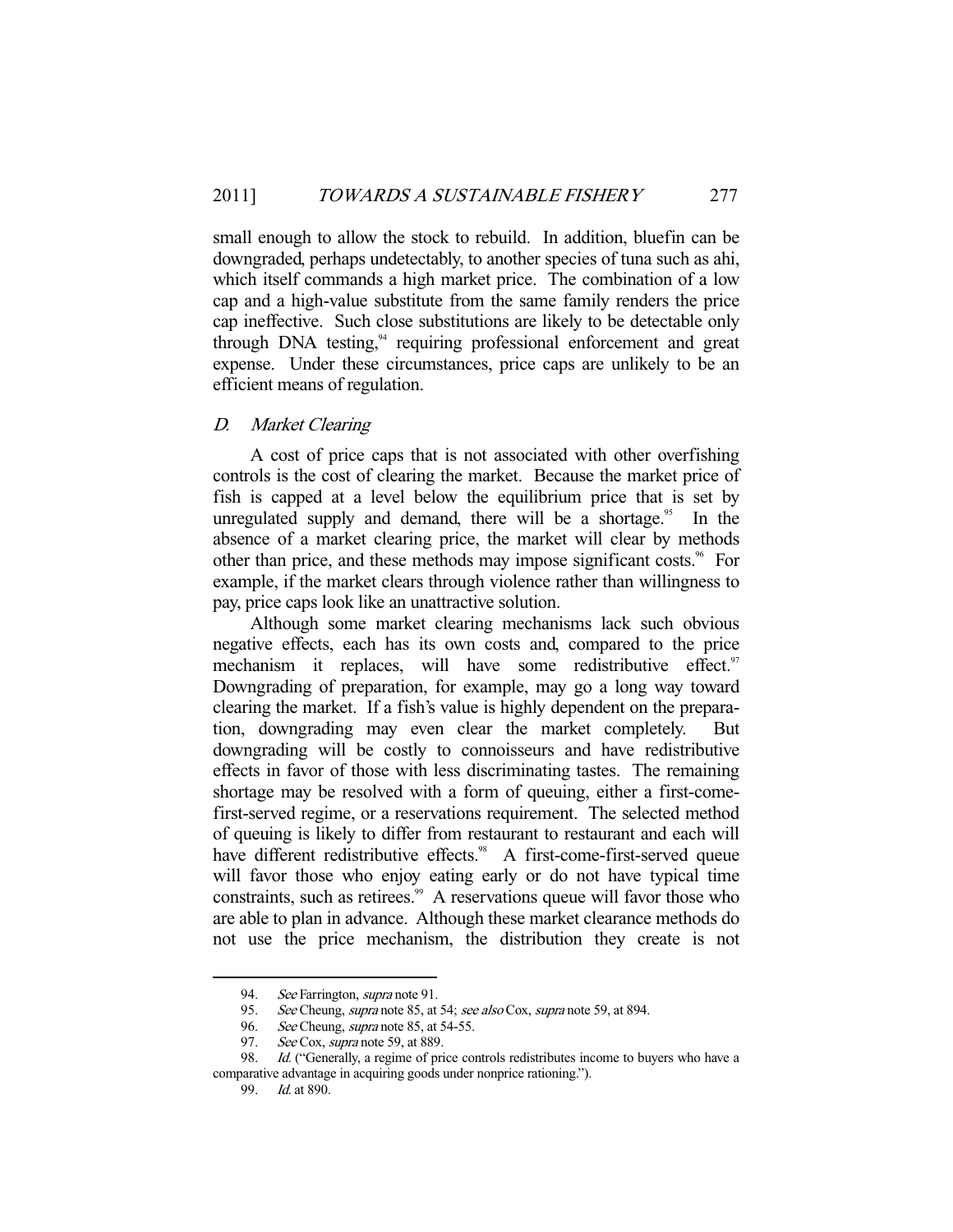necessarily inefficient, just as the line at the supermarket is not necessarily inefficient.<sup>100</sup> The actual time spent in line is a deadweight loss, however, and must be considered a cost. In addition, the redistribution is likely to manifest politically.

 More problematic methods of market clearance are those that will undermine the effectiveness of the regulation, such as side-transactions. If the additional fish are allocated by methods such as side-payments of cash or services that provide added value to the seller, they will have the same effect as raising the price of fish, resulting in greater yields. To mitigate this problem, the enforcement system must deter offering or accepting such side-transactions.

# E. Devaluation

 In a price-cap regime, fishermen will have no incentive to maximize the value of caught fish and will thus not take the same care in bringing their catch to market as in an unregulated fishery. This devaluation is the opposite of high-grading—rather than throwing away less valuable fish to bring only the highest value goods to market, fishermen will keep everything landed and take no care to ensure it is kept in good condition. Devaluation costs are most serious to the extent they cause health problems. If a nearly spoiled fish, or even a spoiled fish, is still more valuable than the capped market price, fishermen will cut preservation costs to devalue the fish to this level and, by lowering their cost of production, both catch too many fish and facilitate unsafe consumption.

 Although a certain amount of devaluation may be ideal because it helps the market clear, too much is a problem because it may both impose health costs and work to undermine the effectiveness of the regulation.101 If the price cap is significantly below the market price, devaluation will occur. Additional regulations and professional enforcement may be necessary to ensure that fishermen are meeting minimum health standards, and these costs must also be accounted for. Devaluation may also manifest politically, because consumers are unlikely to be enthusiastic about spoiled, mutilated, or off-flavor fish.

 <sup>100.</sup> Cheung, supra note 85, at 71.

 <sup>101.</sup> Devaluation is efficient if cost-cutting reduces production costs only a little but reduces the demand significantly. This would mitigate the shortage problem and only slightly increase the amount of fish caught. If, however, cost-cutting saves the fishermen a significant amount and only slightly reduces demand, the shortage problem will remain, only to be exacerbated by the more significant price cap required to ensure sustainable yields. It is likely, however, that fishermen have already taken cost-cutting measures that save them significant costs without significantly impacting demand.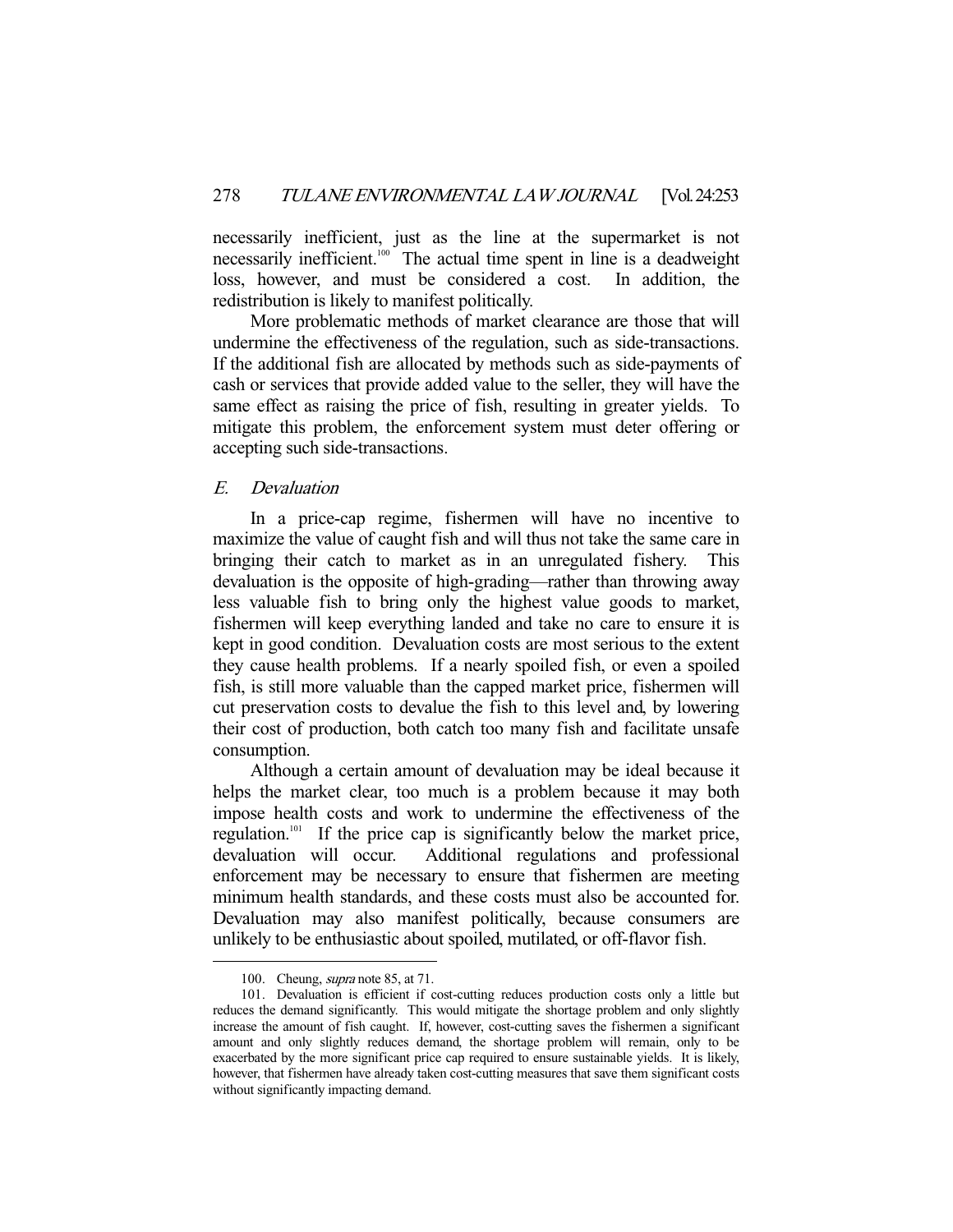The price mechanism helps to mitigate these concerns, however. Consumers will not pay more than the price at which they value the fish, and if fishermen devalue fish too much, the market price will dip below the price cap, setting a natural limit to the devaluation. In addition, as long as consumers are getting what they pay for, their complaints about imperfect fish should be muted, although so too will be their enthusiasm for a price-cap regime, the attractiveness of which is premised on consumers getting more than what they pay for.

#### F. Information Costs

 The price-cap approach requires that the fishery manager incur information costs that are not required for the implementation of many alternative approaches. In some fisheries, these additional information costs may render price caps impractical. To implement an effective price cap, the fisheries manager must first determine the sustainable yield of the fishery. Although this information may be costly to acquire, it is also required for any other overfishing regulation. The potential problem is that, in addition to determining the sustainable yield, the fishery manager must also determine the production-cost information required to convert that yield into a price.

 In fisheries with few, relatively fixed inputs, this additional information may be acquired at a relatively low cost. And in fisheries that are not on the brink of collapse, something akin to a trial-and-error approach may be an effective means of converting the sustainable yield into a price cap at a low information cost. In many fisheries, however, the cost of acquiring this additional information may prove prohibitive.

#### V. PRICE CAPS COMPARED TO OTHER SOLUTIONS

 Although certain types of overfishing regulations, such as input controls, have been largely discredited as effective methods of achieving sustainable yields, the most efficient method in a given fishery is determined by the balance of costs. This balance will vary from method to method and from fishery to fishery. It is thus conceivable that, in an ideally suited fishery, even input controls or flat catch quotas would be the most effective method. As my focus is on introducing price caps as a tool for achieving sustainable yields, this Article does not seek to determine the ideal method in any particular fishery. Rather, for the purpose of highlighting the viability of price caps, this Part will make a rough comparison between price caps and existing methods and suggest factors that might make price caps more or less efficient. Because ITQs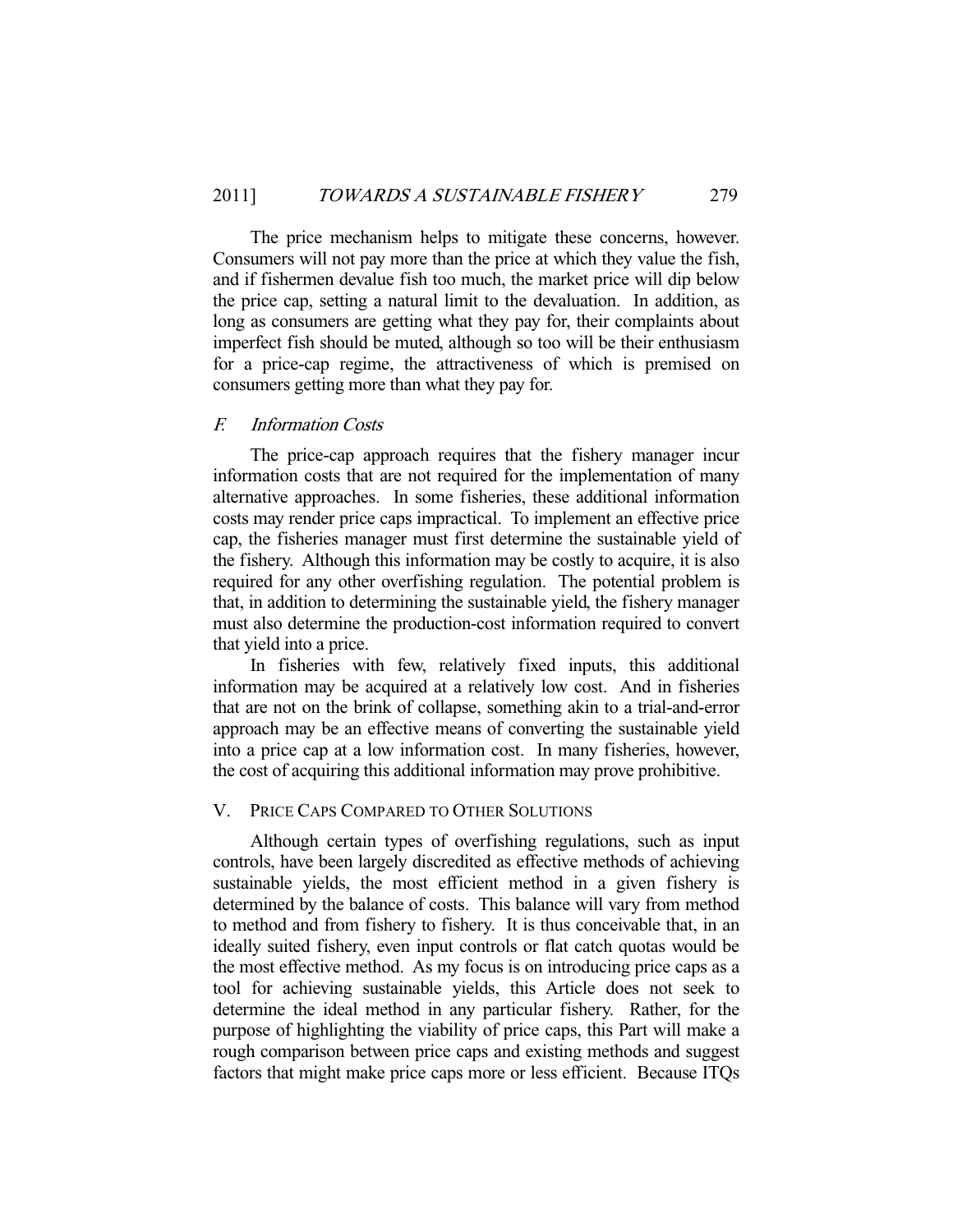are currently given the most attention in both academia and the press, I will focus most heavily on that comparison. However, because the most effective method is highly fishery-dependent, ITQs will not always be the dominant strategy, and other methods merit some discussion as well. $102$ 

#### A. Input Controls

 Input controls are generally rendered ineffective by technology creep, the diversion of resources to an unregulated input to compensate for a regulated one.<sup>103</sup> If, however, a fisherman's cost of production is determined by limited inputs without substitutes, technology creep is not going to be a problem. Due to the complexity of most fishing operations, this prerequisite seems unlikely to be met, but that is a factual determination to be made by the fishery manager. Even if substitution were not a concern, however, the efficiency of input controls depends largely on enforcement. If enforcement is particularly efficient, then input controls may be a very effective method. In offshore fisheries or geographically large fisheries, however, enforcement is likely to be both costly and ineffective. For example, even if net size can be monitored inexpensively at port, once at sea, fishermen can twist large nets together to undermine the regulation.<sup>104</sup> This sort of covert cheating is likely to be detected only by the use of onboard regulatory personnel, an enforcement mechanism that may be prohibitively costly. Input controls are, however, among the easiest to implement politically.<sup>105</sup> By preserving the status quo and not redistributing income amongst fishermen, input controls are generally supported by the regulated fishermen.<sup>106</sup> Price caps, on the other hand, may have sufficient consumer support to overcome the fishermen, although this might not be the case in jurisdictions with particularly powerful fishermen interest groups. As a result, the relative effectiveness of price caps and input controls in a given fishery is likely to hinge on enforcement factors because both types of controls should be politically attractive in most situations.

 There are two primary enforcement considerations. First is the relative effectiveness of identifying and deterring substitute behaviors. In

<sup>102.</sup> See *supra* Part II for a comparison of Pigovian taxes and price caps.

<sup>103.</sup> See Hsu, supra note 6, at 131.

 <sup>104.</sup> Id.

<sup>105.</sup> See Johnson & Libecap, supra note 32, at 1018.

<sup>106.</sup> See id. Note, however, that if fishermen use heterogeneous techniques and equipment, input controls will redistribute income.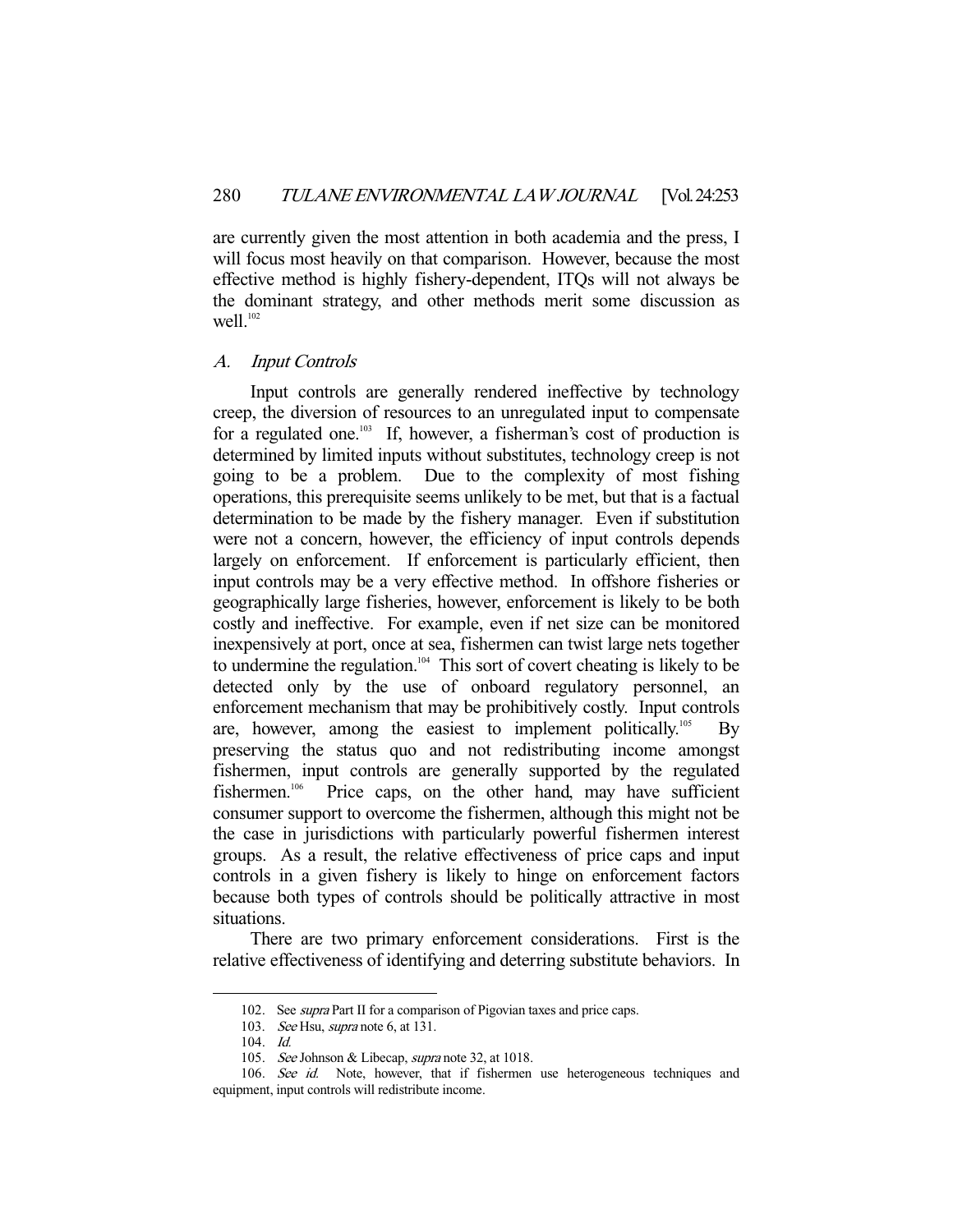the case of input controls, technology creep is the primary concern. In the case of price caps, underportioning and species substitution must be dealt with. This determination will hinge on the availability of these substitute behaviors in a particular fishery, as the costs of detection and deterrence will be dependent on availability. As explained in Part III, species substitution is going to be a more severe problem when a capped fish has an uncapped substitute that commands a high market price. In an input control regime, on the other hand, technology creep is going to be a more severe problem in fisheries where production cost is determined by a large number of complex, scalable inputs. The second enforcement consideration is the cost of ensuring that the regulations are being followed, which, in this case, is primarily a comparison of the costs of enforcing the downstream price control at the point of sale versus enforcing the upstream technology or effort control on the fishing vessel itself. Notably, enforcement of the price control should not vary based on the location of the fishery, whereas proximity to shore and geographic size of the fishery are crucial factors in determining the enforcement costs of input controls.<sup>107</sup> Therefore, in large, offshore fisheries, price caps are likely to be less expensive to enforce than input controls, although this might be outweighed by substitution problems in certain cases. Bluefin tuna, for example, are caught offshore where inputcontrol enforcement is unattractive, but they also have valuable substitutes such as other species of tuna that will make price controls difficult to enforce, and it is thus not obvious which method would be the most efficient in the bluefin fishery.

 Although both input controls and price caps should be politically feasible enough to implement domestically, international politics are a significant factor for fisheries located in international waters. Input controls are attractive to fishermen only to the extent they preserve the status quo. To the extent that fishing techniques are heterogeneous, input controls are going to meet significant resistance, as they are likely to have redistributive consequences.<sup>108</sup> Price caps, however, may prove to be attractive internationally for the same reasons that they are attractive domestically. The promise of lower prices resonates with voters in many countries, as evidenced by the popularity of price controls in other nations.109 However, in domestic offshore fisheries that are subject to

<sup>107.</sup> *See* Anderson, *supra* note 55, at 265.

 <sup>108.</sup> The fight over the two boat technique of the Vietnamese in the Texas shrimp fishery is indicative. Johnson & Libecap, supra note 32, at 1007.

<sup>109.</sup> See Peter Mitchell, Price Controls Seen as Key to Europe's Drug Innovation Lag, NATURE REVIEWS DRUG DISCOVERY, Apr. 2007, at 257-58; see also Andrew Higgins, Russia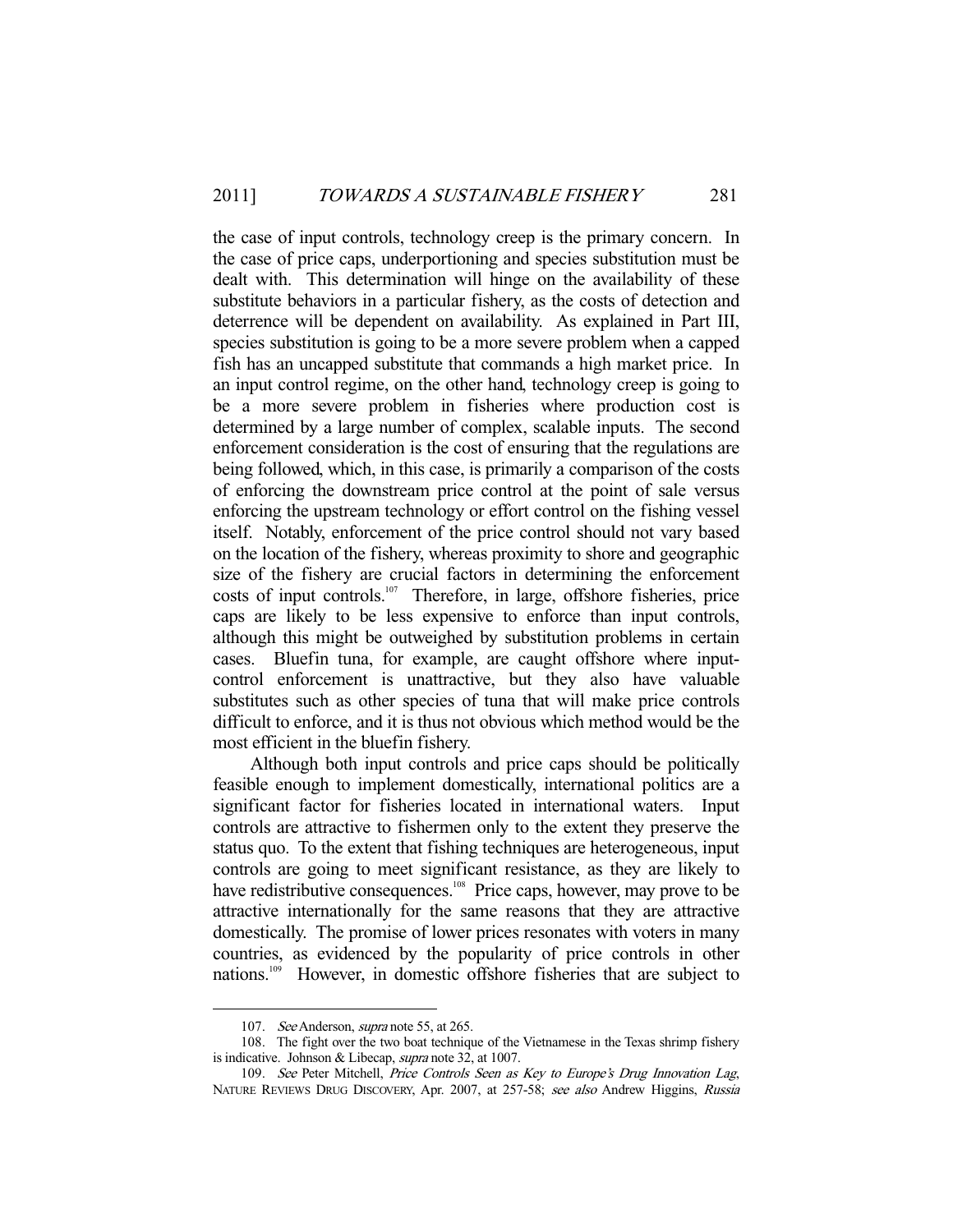foreign intrusion, as opposed to fisheries located in international waters, limiting access to domestic vessels may be easier than achieving any international agreement. If this is the case, then the question is whether enforcement of access makes enforcement of inputs less expensive. If the same enforcement mechanisms can enforce both access and inputs at the same cost as access alone, for example, then where access control is required, input controls are likely to be more efficient than price caps, because they do not require any additional enforcement mechanisms. Whether this is the case in a particular fishery requires a factual determination by the fishery manager, but the impact of any required access controls on the enforcement costs of other at-sea regulations is a significant factor to consider.

## B. Informal Contractual Arrangements

 Bottom-up approaches, including both formal and informal contractual arrangements, are currently limited by antitrust law to informal arrangements.<sup>110</sup> These informal arrangements, such as those used by the Maine lobstermen, may be efficient options in certain fisheries with low transaction costs. $111$  The fact that informal arrangements are so infrequently found<sup>112</sup> suggests that, in most cases, transaction costs are prohibitive. In fisheries where transaction costs can be overcome, bottom-up contracts are created by fishermen independent of any action of a fishery manager. As a result, the question for the fishery manager is not where to implement informal arrangements, but rather, where they already exist, whether to preempt them with top-down controls. Any top-down control, price caps included, requires the creation and intrusion of what is likely to be a hulking regulatory apparatus. This government intrusion is not necessary in an informal contractual arrangement. Top-down controls must be accepted by the political process and then adequately enforced, likely at the cost of the taxpayer. Therefore, even if price controls are more effective than other top-down controls in a fishery with an informal arrangement in place, it does not stand to reason that price controls should necessarily be used to preempt that arrangement.

Returns to Price Controls, INDEPENDENT, Jan. 6, 1993, http://www.independent.co.uk/ news/world/Europe/Russia-returns-to-price-controls-1476812.html.

<sup>110.</sup> See Adler, supra note 6, at 29.

<sup>111.</sup> Acheson, *supra* note 23, at 184.

 <sup>112.</sup> Johnson & Libecap, supra note 32, at 1007 (noting that voluntary contracting is absent in over ninety percent of the U.S. lobster fishery).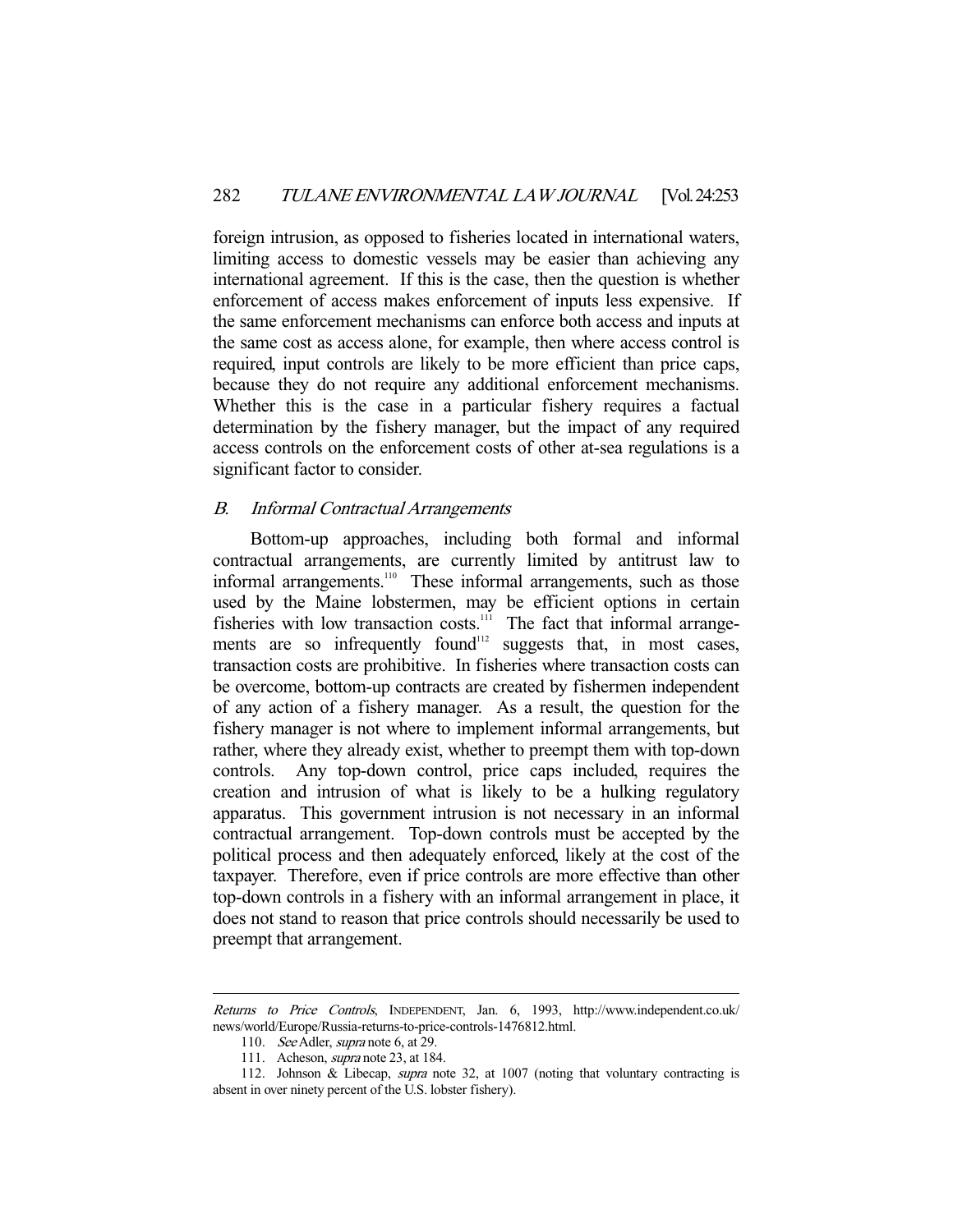Top-down preemption should take place only if the societal costs of implementing price caps are less than the societal costs of leaving the contractual arrangement undisturbed. Informal arrangements require a privately enforced limitation of access to the fishery. As is the case in any limitation on access, there are efficiency costs to such a scheme because the fishery resources are unlikely to be allocated to their highest value users. In the case of the Maine lobstermen, access was often limited by the destruction of private property, $113$  and this itself imposes costs on society, particularly if public law enforcement resources are employed as a result. Informal approaches are also unlikely to be designed based on the same accuracy of information used by the fishery manager. As a result, they may be calibrated to produce yields that are either above or below the optimal level. These costs must be accounted for and compared to those of price caps in a particular fishery. While, in many cases, it may be most effective to allow informal arrangements to remain where they have formed, in situations where the informal arrangement covers only a portion of a larger fishery, preemption may be necessary to ensure that the larger control is effective.

#### C. ITQs

-

ITQs, much like the similar cap-and-trade pollution controls, $114$  are currently the most discussed solution of the overfishing problem in both academic<sup>115</sup> and mainstream circles.<sup>116</sup> ITQs have been, to varying levels, successful at decreasing yields in the fisheries in which they have been implemented.<sup>117</sup> There are, however, reasons to suggest that ITQs have not been as successful at moving towards sustainable yields as some of these studies suggest. An ITQ system creates a strong incentive to highgrade, and the fish that are discarded in favor of larger, more valuable fish, even if alive when thrown back, have high mortality rates.<sup>118</sup> For purposes of achieving sustainable yields, these throwbacks should be included (at some discount to account for the chance of survival) in the catch statistics, but for obvious reasons, these data are not available.

 <sup>113.</sup> Acheson, supra note 23, at 187.

 <sup>114.</sup> See Richard L. Revesz & Michael A. Livermore, Obama's Carbon Cap-and-Trade Plan Can Boost Growth, BUS. WK., Mar. 10, 2009, http://www.businessweek.com/bwdaily/ dnflash/content/Mar2009/db20090310\_825431.htm.

<sup>115.</sup> See Adler, supra note 6, at 17.

<sup>116.</sup> See A Rising Tide, supra note 33, at 97.

<sup>117.</sup> See Costello et al., Can Catch Shares Prevent Fisheries Collapse?, 321 SCIENCE 1678, 1678 (2008).

<sup>118.</sup> See Copes, *supra* note 71, at 284-85.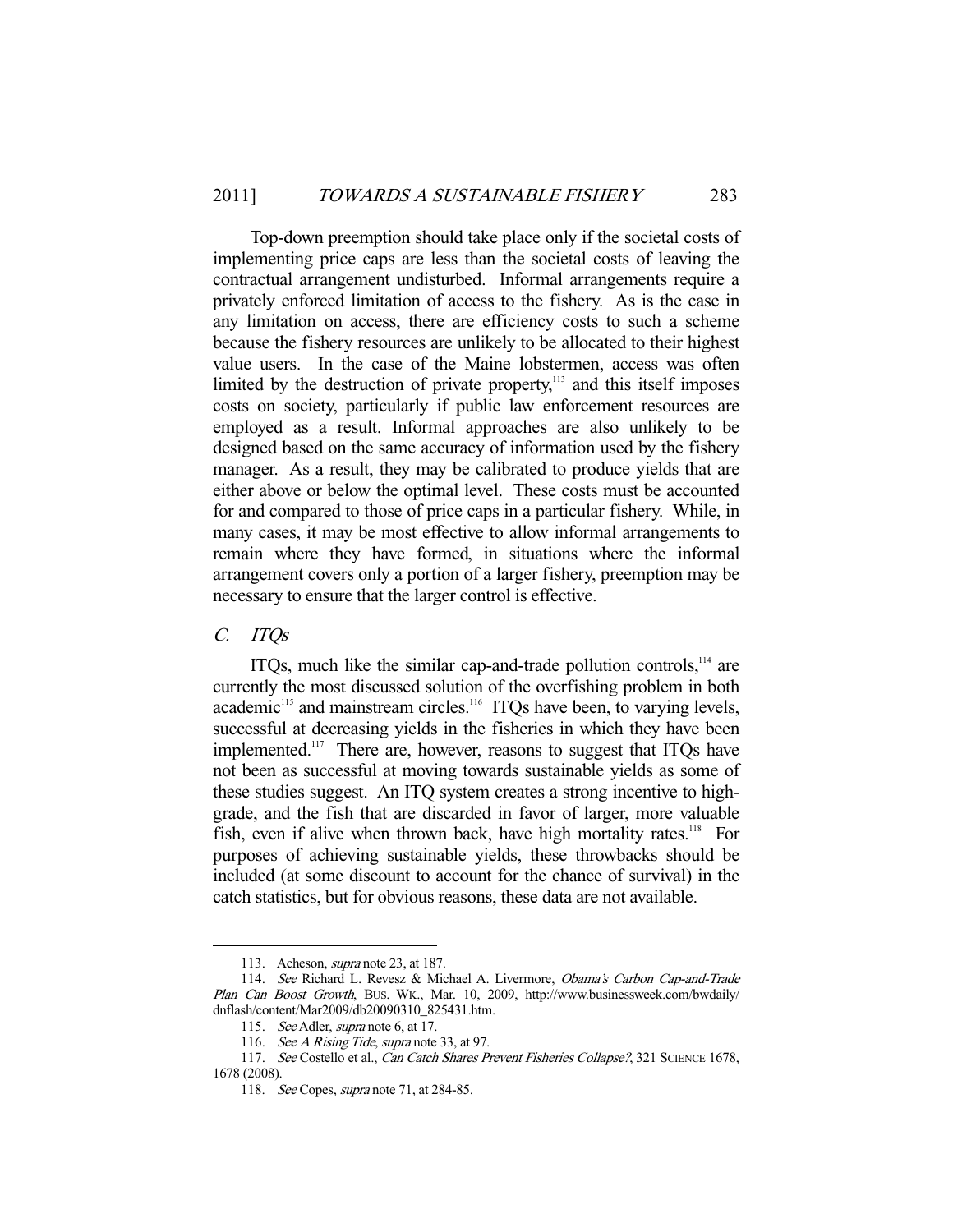Data-fouling, or the underreporting of data, is also a concern.<sup>119</sup> Yields are often calculated based on catch data provided by the fishermen themselves.120 Because a fisherman in an ITQ fishery still has an incentive to catch additional fish (which results in significant additional value today and has only a fractional impact on the future value of his permit), if he can inexpensively avoid penalties by simply underreporting his catch, he is likely to do so. For these reasons, data indicating the reduction of yields in ITQ fisheries should be viewed with some skepticism. Past experiences with overfishing controls indicate that data on catch rates are not necessarily indicative of actual reductions in the fish stock. In the Atlantic cod fishery, even while the catch data suggested sustainable yields, the stock was rapidly moving towards commercial extinction.<sup>121</sup> ITQs are almost surely not as effective at a given level of enforcement as the data indicate. While they may indeed be the most effective method in a particular fishery, enforcement may need to be increased over current levels.

 A significant factor in determining whether price caps or ITQs will be more efficient in a particular fishery is the political landscape of the relevant jurisdiction. There is evidence that suggests that fishermen support  $ITQs$ ,<sup>122</sup> whereas they are, to a near certainty, going to oppose price caps. Therefore, there are likely to be jurisdictions, those in which fishermen's interests are supreme, where ITQs are politically feasible while price caps are not. Fishermen tend to support ITQs, however, only when they provide a barrier to entry. ITQs require a limited access fishery (which itself may be politically problematic), and to overcome the efficiency problems that ordinarily accompany limited access, ITQs must be distributed to the highest value users by auction and be freely transferable.<sup>123</sup> If these two conditions are not met, ITQs have the same efficiency problems as other controls that limit access. Unfortunately, fishermen are most likely to support ITQs that are freely given to existing fishermen and have limited transferability, both significant barriers to entry and the efficient allocation of fishery resources. An efficient ITQ system is thus likely achievable only in jurisdictions where fishermen's interests are subordinate to those that prefer the more efficient approach. Therefore, whether adequate political interests exist to outweigh the fishermen and achieve an efficient ITQ system is an

 <sup>119.</sup> Id. at 282-83.

 <sup>120.</sup> Id.

<sup>121.</sup> See Steele et al., *supra* note 1, at 65.

<sup>122.</sup> See A Rising Tide, supra note 33, at 97.

<sup>123.</sup> See Tietenberg, *supra* note 36, at 411.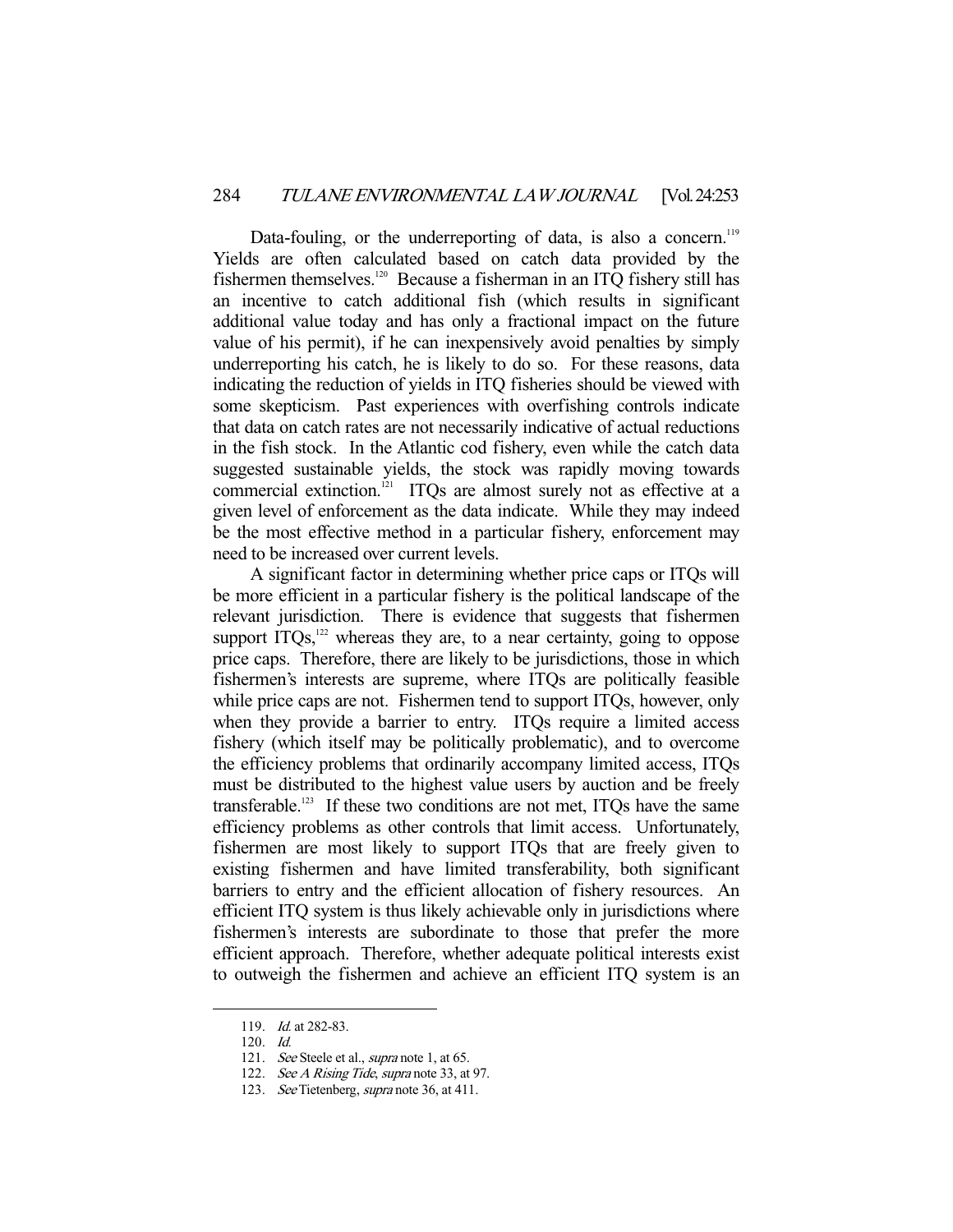important consideration. While price caps appeal to many consumers and should, in many cases, achieve sufficient support to overcome the fishermen lobby, ITQs may have more difficulty developing such support. If a price-cap regime is politically feasible in a jurisdiction in which only an ITQ system with barriers to entry is equally feasible, then the efficiency costs of those barriers to entry must be counted against the ITQ system. That legal battles<sup>124</sup> and a legislative moratorium<sup>125</sup> have resulted from the thorny issue of ITQ allocation suggests that, for political reasons, an efficient ITQ system may be very difficult to implement in many fisheries. Indeed, thus far, the initial allocation of tradable permits has only been through free distribution, $126$  indicating that the political costs of an ITQ system without barriers to entry may be effectively impossible to overcome.

 In fisheries where an international treaty is necessary to prevent fishermen from other countries from undermining domestic overfishing regulations, ITQs may compare more favorably to price caps than do other top-down regulations such as input controls. Although there are likely to be squabbles over the allocation of permits, the basic political feasibility of ITQs in the international arena has been demonstrated by the adoption of pollution cap-and-trade controls as part of the Kyoto Protocol.<sup>127</sup> Permits can also be allocated to address any redistributive concerns.<sup>128</sup> While an international auction might be ideal from an efficiency perspective, as long as each country allocates its share of permits efficiently and allows for transfers, the cost of a suboptimal international allocation may only be minimal. It is thus not clear that price caps would have the same political advantage internationally that they may appear to have domestically.

 The comparison of enforcement costs between price caps and ITQs should be similar to the comparison between price caps and input controls. The primary distinction is downstream versus upstream enforcement. While downstream enforcement is unlikely to be impacted by the location and size of the fishery, the cost of upstream enforcement

<sup>124.</sup> See Parzival Copes & Gíslí Palsson, Challenging ITQs: Legal and Political Action in Iceland, Canada and Latin America, IIFET 2000 PROCEEDINGS 2 (2000), available at http:// oregonstate.edu/dept/iifet/2000/papers/copes.pdf.

 <sup>125.</sup> Adler, supra note 6, at 19.

 <sup>126.</sup> Stavins, supra note 63, at 14-15.

 <sup>127.</sup> See Kyoto Protocol to the United Nations Framework Convention on Climate Change, Kyoto, Japan, Dec. 11, 1997, U.N. Doc. FCC/CP/1997/L.7/Add.1 (Feb. 16, 2005), available at http://unfccc.int/kyoto\_protocol/items/2830.php.

 <sup>128.</sup> See Tietenberg, supra note 36, at 410-11.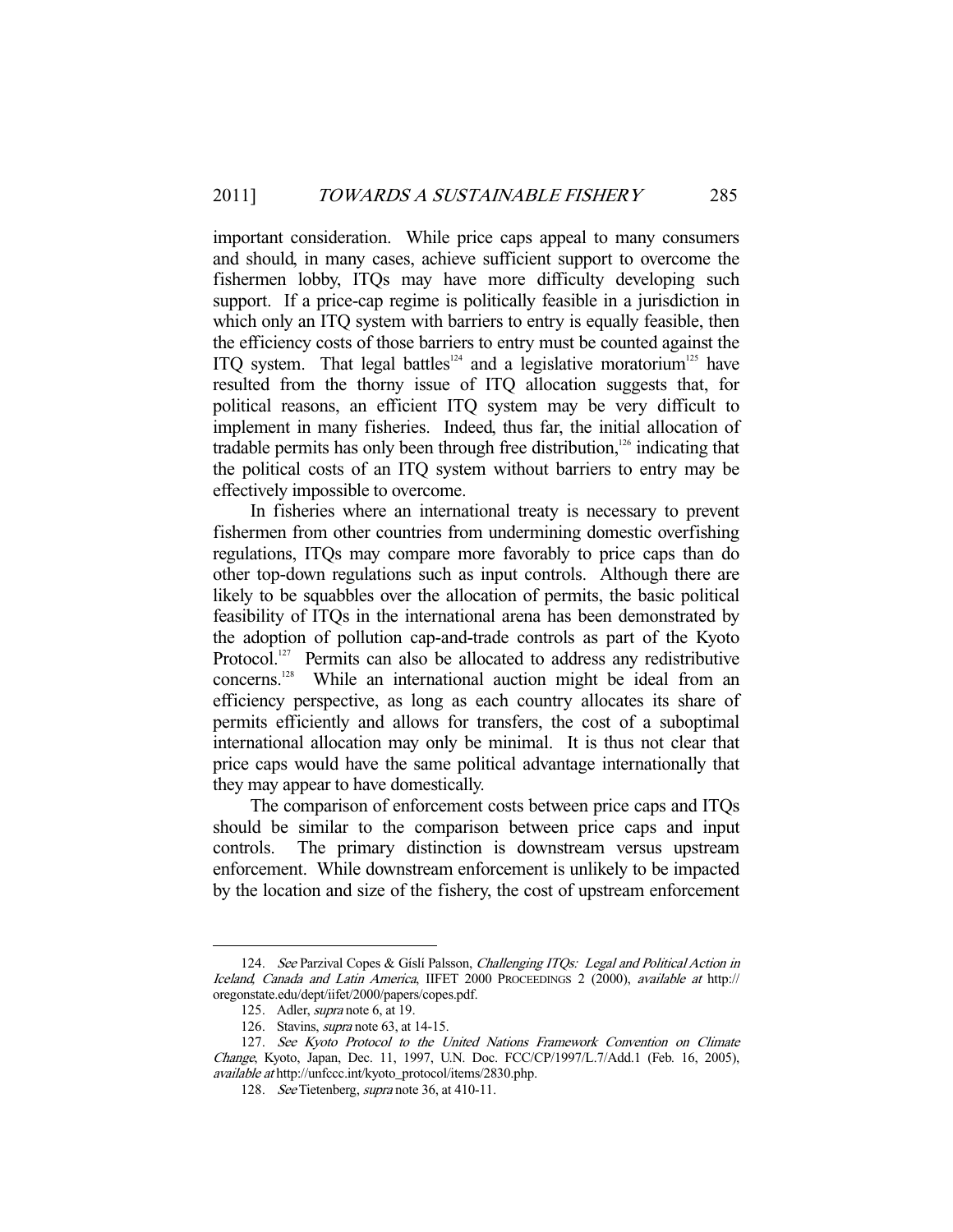is primarily determined by these factors.<sup>129</sup> ITQ enforcement is therefore likely to be more efficient in near-shore, geographically compact fisheries in which enforcement resources need not be as spread out. As is the case with input controls, output limits may be very expensive to enforce in offshore fisheries, and onboard personnel may be necessary to ensure compliance. In these situations, price-cap enforcement is likely to be less expensive. While price-cap enforcement must account for underportioning, species substitution, and side bargaining, ITQ enforcement must account for black market sales of additional fish. As described above, the incentives for illegal transactions in a price-cap regime will vary based on the particular species of fish. For certain species of fish, retailers will be incentivized to incur such high avoidance costs that enforcement may be less efficient than even offshore ITQ enforcement, although this should not generally be the case. As is the case with input controls, in fisheries where the risk of international intrusion requires access enforcement, the economics may favor ITQs, likely to a greater extent because the cost of access control is already factored into ITQ enforcement.

 High-grading substitution is likely to be a very costly effect of ITQs, but this must be balanced against the costs of low-grading substitution in a price-cap regime. If low-grading results in consumer health problems, the associated costs may be very significant. While both low-grading and high-grading can work to diminish the fish stock below sustainable levels, the yield effects of low-grading are more easily controlled by reducing the price cap to account for the lower, low-graded cost of production. This does not, of course, mitigate any potential health effects, which may need to be controlled by additional regulations. The impact of high-grading on fish stocks cannot be as easily controlled for, as a dockside count of the number of fish caught when the fishing vessel has returned to port will not reflect the fish that died as a result of highgrading. Because the incentive to high-grade is strong in an ITQ regime, onboard monitors may be required to eliminate this practice, and depending on the profitability of high-grading in a particular fishery, bribery may render even these costly enforcement mechanisms ineffective.

 A possible advantage of ITQs over price caps is lower information costs. Both methods, along with any other method, require knowledge of the number of fish remaining and their reproductive ability to determine how many fish can be removed each season. With ITQs, once the

<sup>129.</sup> See Anderson, *supra* note 55, at 265.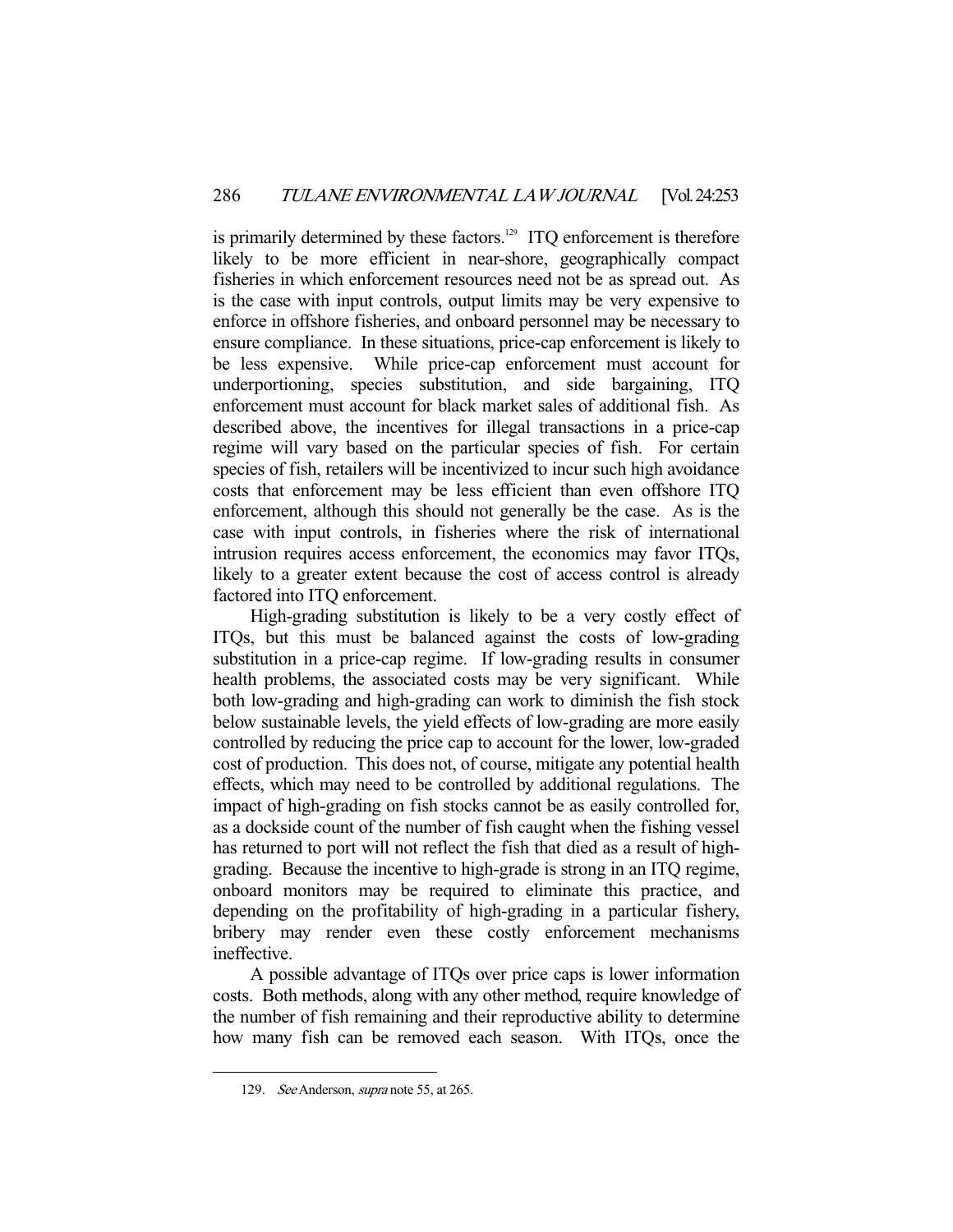sustainable yield is determined, implementation begins. To implement price caps, however, the fishery manager also needs to determine the cost curves of the fishermen because regulation depends not only on the number of fish to be removed, but also on the level of effort needed to achieve that yield.<sup>130</sup> The magnitude of this information-cost advantage for ITQs will depend on the difficulty in establishing cost curves, which is likely dependent on the technical complexity of the fishing operation. In fisheries where cost curves are very expensive to determine accurately, price caps are less likely to be the most efficient solution. However, in ITQ regimes where avoidance expenditures must be predicted to determine efficient levels of deterrence, it will be necessary to calculate cost curves to determine the marginal gain to fishermen from catching additional fish. When this is the case, the information-cost advantage of ITQs disappears.

 The viability of any overfishing solution is likely to be dependent on the aggressiveness of its implementation. Fishermen employ equipment that is designed to be profitable under current, largely unregulated conditions, and this equipment is thus likely to be prohibitively expensive to use if drastic reductions are made in the allowable yield. Because equipment is not linearly scalable, any regulation may need to be gradually implemented to allow fishermen to modify, substitute, or eliminate equipment so that they can profitably achieve the sustainable yield. In a fishery where the sustainable yield is fifty percent of the current yield, for example, the fishery manager may need to cut the allowable yield by a small percentage each year instead of moving straight to the sustainable yield. If this is the situation, the method of regulation employed must be scalable. Significantly, price caps can be slowly lowered from the market price to the price resulting in sustainable yields over any period of time. If, however, the fish stock is close enough to commercial extinction that even moderate levels of overfishing caused by this gradual approach will result in commercial extinction, it may be necessary to lower the cap all the way to the sustainable level, effectively imposing a moratorium until fishermen are able to acquire the proper equipment. Relative levels of scalability are unlikely to vary from method to method, but because price caps will result in the removal of rents from the fishery, it may take fishermen longer to make the necessary equipment reductions than under regulatory systems such as ITQs that allow fishermen to realize rents. This factor

 <sup>130.</sup> Arnason, supra note 17, at 410.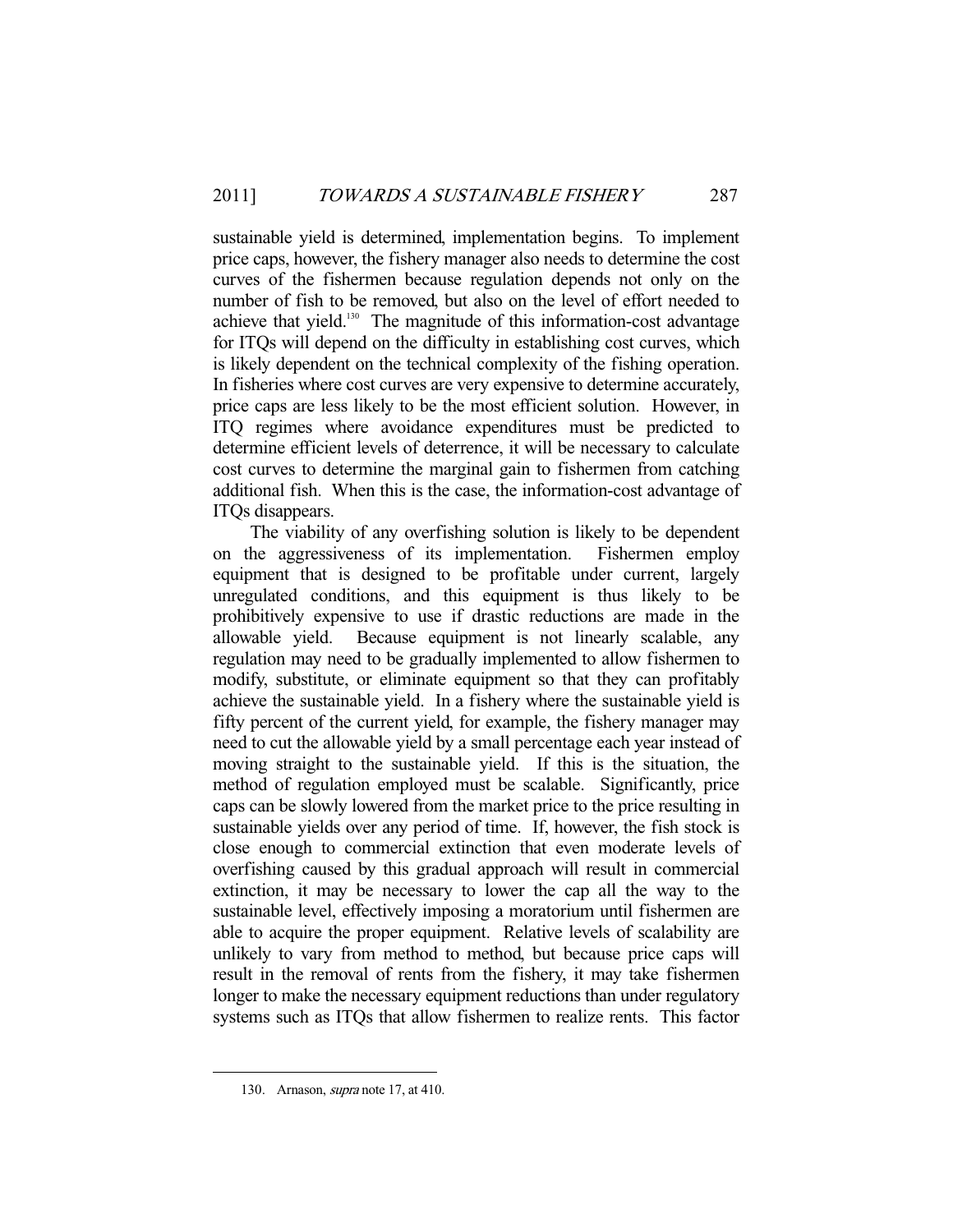must also be taken into consideration by the fishery manager when determining the most efficient solution.

# D. The Ideal Price-Cap Fishery

 The efficiency of price-cap regulation relative to a given alternative is dependent on factors that vary from fishery to fishery. I have identified some of these factors here, and they can be used to hypothesize what an ideal price-cap fishery might look like. Price caps are most attractive in fisheries where the advantages of retail enforcement over at-sea enforcement are greatest. Thus, the ideal pricecap fishery is located far from shore, but not far enough for international intrusion to be a concern (presuming that international agreements are not possible, or, if they are, that a price-cap treaty is less politically viable than alternatives). The fishery will cover a vast area and ports of entry will be numerous and geographically dispersed. Fishermen will not be incentivized to cut preservation costs to levels low enough to result in health effects, and this should be the case where preservation costs are relatively unscalable and the species is naturally resilient. In addition, the fishing operation will be transparent and technologically simple enough to determine cost curves inexpensively. The fish itself will be easily identified by consumers, have no high-market-value substitutes, and, ideally, will be small enough to be sold and served by the fish, rendering underportioning and species substitution difficult. Finally, the fishery can be regulated by a jurisdiction where price caps are supported by the median voter. This is the ideal price-cap fishery, and it may or may not exist. Price caps, like any alternative method of regulation, are not viable only in ideal fisheries, but also fisheries where they are marginally more efficient than any other alternative. The closer an actual fishery is to the hypothetical ideal fishery, the more likely this is to be the case, but the fishery manager must perform an analysis of all relevant costs to make a final determination of the most efficient regulation.

#### VI. CONCLUSION

 I make no claim that price caps are the most efficient method of solving the overfishing problem, first and foremost because there is no most efficient method. Fishery regulation is a world of second-best, and the most efficient of these second-best solutions is dependent on the sum of the relevant costs that will vary from fishery to fishery. With this in mind, I do make the claim that price caps should be considered by fisheries managers along with the existing solutions and that, in certain